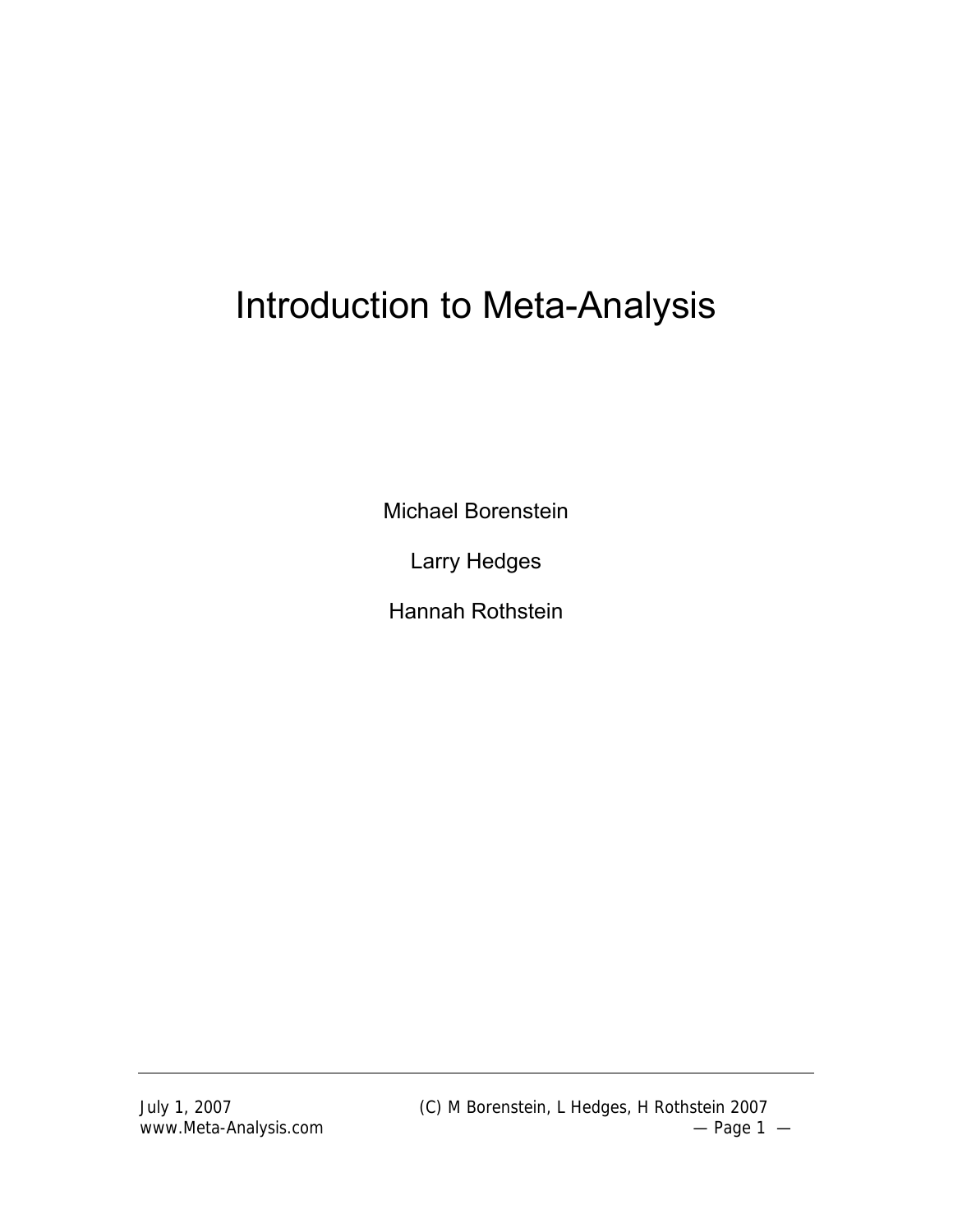# **Dedication**

Dedicated in honor of Sir Iain Chalmers and to the memory of Dr. Thomas Chalmers.

| $0$ as $\mathbf{L}$ as $\mathbf{L}$ as $\mathbf{L}$ as $\mathbf{L}$ as $\mathbf{L}$ and $\mathbf{L}$ $\mathbf{L}$ as $\mathbf{L}$ as $\mathbf{L}$ $\mathbf{L}$ $\mathbf{L}$ $\mathbf{L}$ $\mathbf{L}$ $\mathbf{L}$ $\mathbf{L}$ $\mathbf{L}$ $\mathbf{L}$ $\mathbf{L}$ $\mathbf{L}$ $\mathbf{L}$ $\mathbf{L}$ $\math$ |  |
|-----------------------------------------------------------------------------------------------------------------------------------------------------------------------------------------------------------------------------------------------------------------------------------------------------------------------|--|

#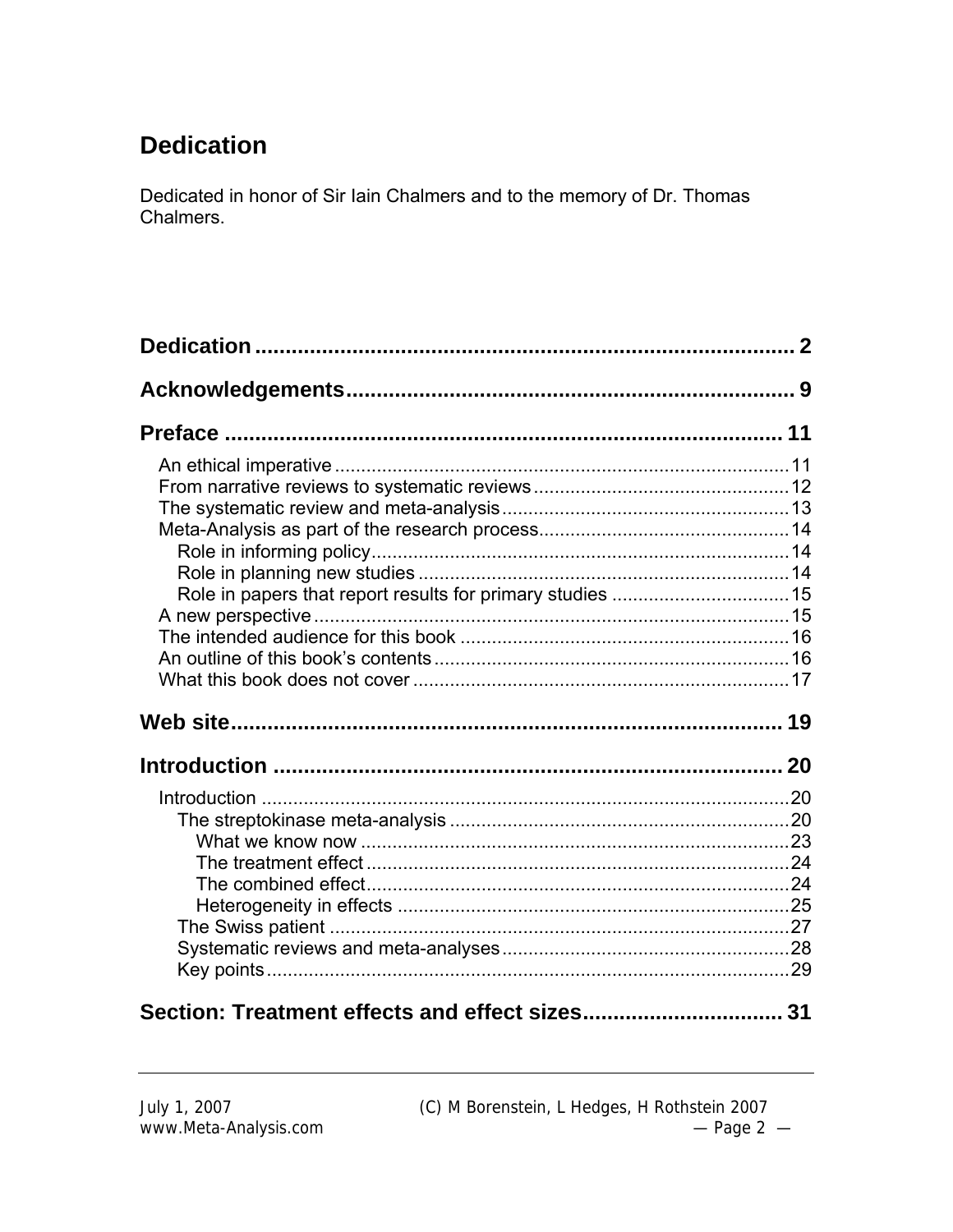| Effect size and precision in primary studies and in meta-analysis32 |  |
|---------------------------------------------------------------------|--|
| Treatment effects, effect sizes, and point estimates33              |  |
|                                                                     |  |
|                                                                     |  |
|                                                                     |  |
|                                                                     |  |
|                                                                     |  |
|                                                                     |  |
|                                                                     |  |
|                                                                     |  |
|                                                                     |  |
|                                                                     |  |
| Comparing significance tests and confidence intervals 38            |  |
|                                                                     |  |
|                                                                     |  |
|                                                                     |  |
|                                                                     |  |
| The irony of type I and type II errors being switched48             |  |
|                                                                     |  |
|                                                                     |  |
|                                                                     |  |
|                                                                     |  |
|                                                                     |  |
|                                                                     |  |
|                                                                     |  |
|                                                                     |  |
|                                                                     |  |
|                                                                     |  |
|                                                                     |  |
|                                                                     |  |
|                                                                     |  |
|                                                                     |  |
|                                                                     |  |
|                                                                     |  |
|                                                                     |  |
|                                                                     |  |
|                                                                     |  |
|                                                                     |  |
|                                                                     |  |
|                                                                     |  |
|                                                                     |  |
|                                                                     |  |

(C) M Borenstein, L Hedges, H Rothstein 2007<br>  $-$  Page 3  $-$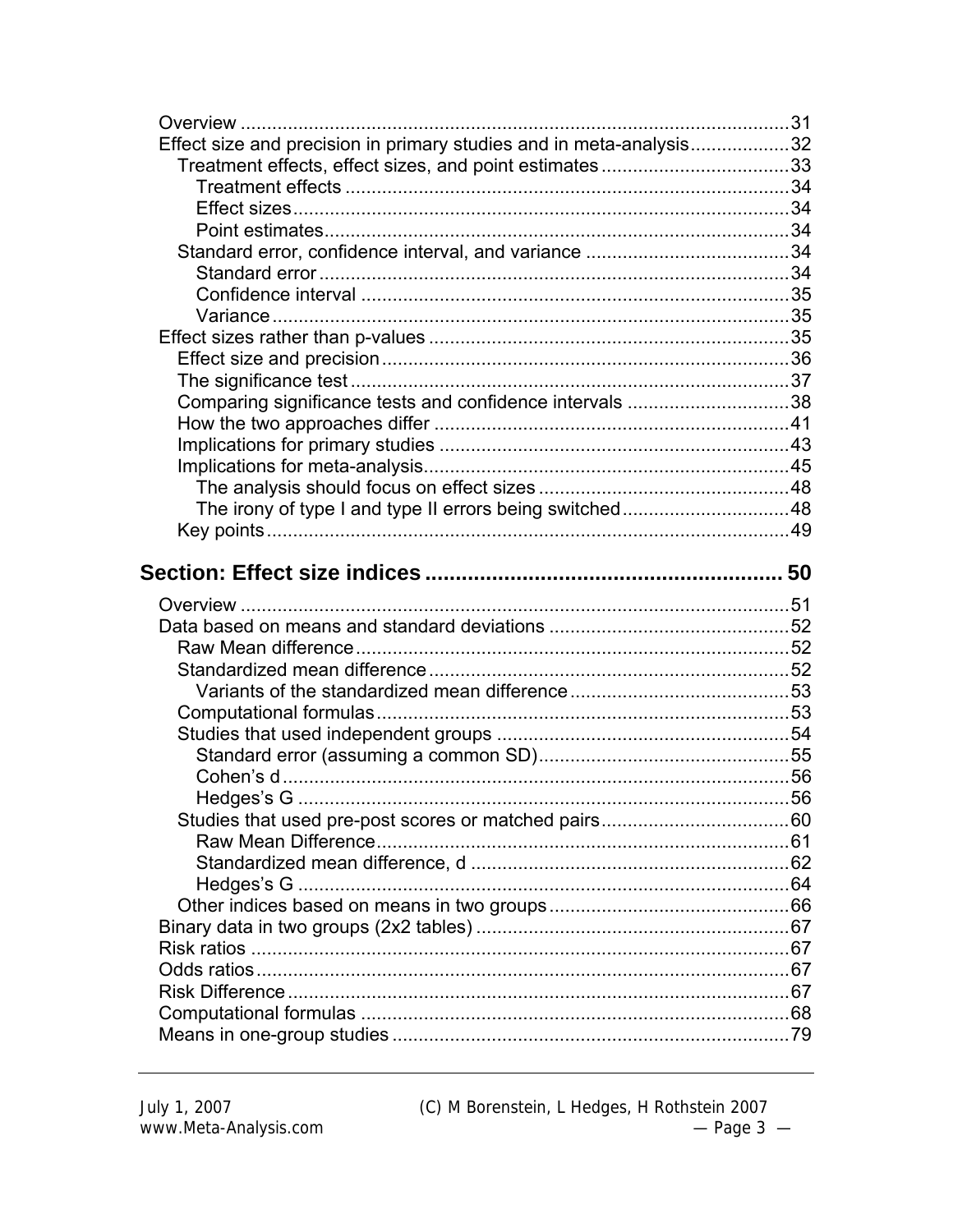| Section: Fixed effect vs. random effects models 85                |  |
|-------------------------------------------------------------------|--|
| Section: Fixed effect vs. random effects models 86                |  |
|                                                                   |  |
|                                                                   |  |
|                                                                   |  |
|                                                                   |  |
|                                                                   |  |
|                                                                   |  |
|                                                                   |  |
|                                                                   |  |
|                                                                   |  |
|                                                                   |  |
|                                                                   |  |
|                                                                   |  |
|                                                                   |  |
|                                                                   |  |
|                                                                   |  |
|                                                                   |  |
|                                                                   |  |
|                                                                   |  |
| Testing the null hypothesis that the studies are homogeneous  123 |  |
|                                                                   |  |
|                                                                   |  |
|                                                                   |  |
|                                                                   |  |
|                                                                   |  |
|                                                                   |  |
|                                                                   |  |
|                                                                   |  |
|                                                                   |  |
|                                                                   |  |
|                                                                   |  |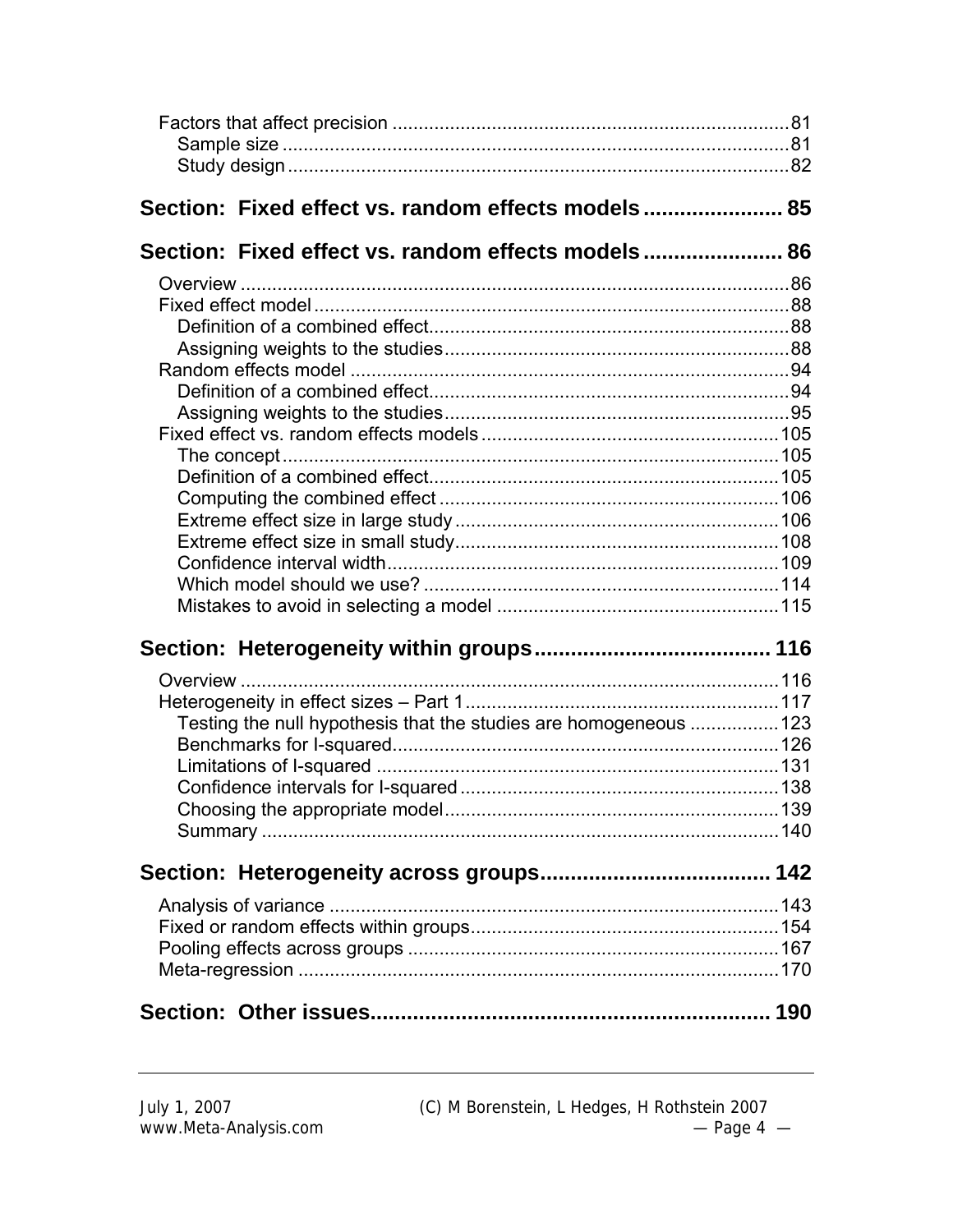| Multiple outcomes, time-points, or comparison groups within a           |  |
|-------------------------------------------------------------------------|--|
|                                                                         |  |
|                                                                         |  |
|                                                                         |  |
|                                                                         |  |
| Comparing outcomes, time-points, or comparison groups within            |  |
|                                                                         |  |
|                                                                         |  |
|                                                                         |  |
|                                                                         |  |
|                                                                         |  |
|                                                                         |  |
|                                                                         |  |
|                                                                         |  |
|                                                                         |  |
|                                                                         |  |
| Overview of computational methods for addressing bias246                |  |
|                                                                         |  |
|                                                                         |  |
|                                                                         |  |
|                                                                         |  |
| Is it possible that the observed effect is solely a function of bias248 |  |
|                                                                         |  |
|                                                                         |  |
|                                                                         |  |
|                                                                         |  |
|                                                                         |  |
|                                                                         |  |
|                                                                         |  |

July 1, 2007 (C) M Borenstein, L Hedges, H Rothstein 2007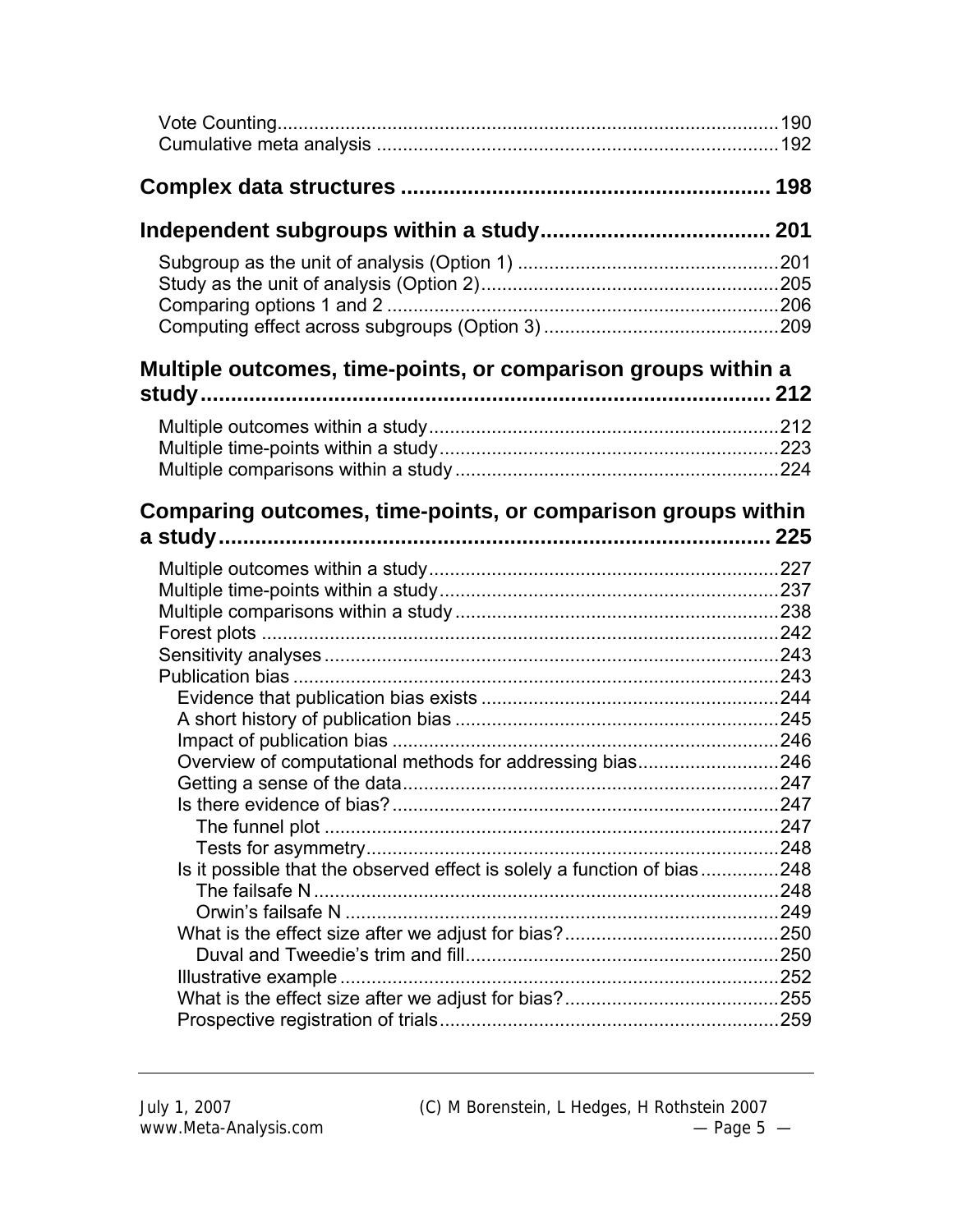| Publication bias over the life span of a research question 262 |  |
|----------------------------------------------------------------|--|
|                                                                |  |
|                                                                |  |
|                                                                |  |
|                                                                |  |
|                                                                |  |
|                                                                |  |
|                                                                |  |
|                                                                |  |
|                                                                |  |
|                                                                |  |
|                                                                |  |
|                                                                |  |
|                                                                |  |
|                                                                |  |
|                                                                |  |
|                                                                |  |
|                                                                |  |
|                                                                |  |
|                                                                |  |
|                                                                |  |
| Overview                                                       |  |
|                                                                |  |
|                                                                |  |
|                                                                |  |
|                                                                |  |
|                                                                |  |
|                                                                |  |
|                                                                |  |
|                                                                |  |
| <b>Worked examples</b>                                         |  |
|                                                                |  |
|                                                                |  |
| Social science examples using psychometric meta-analysis 294   |  |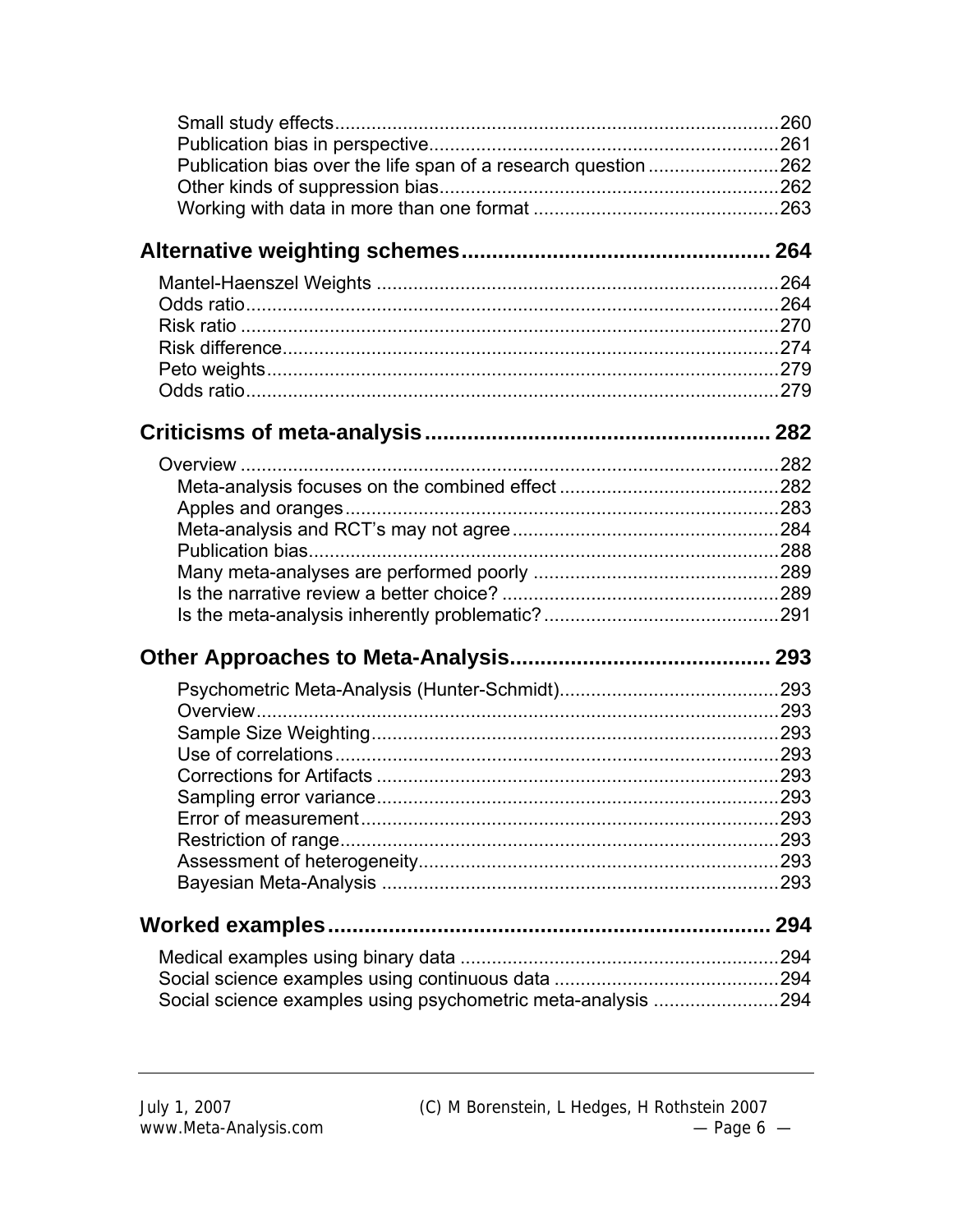| 296 |
|-----|
|     |
|     |
|     |
|     |
|     |
|     |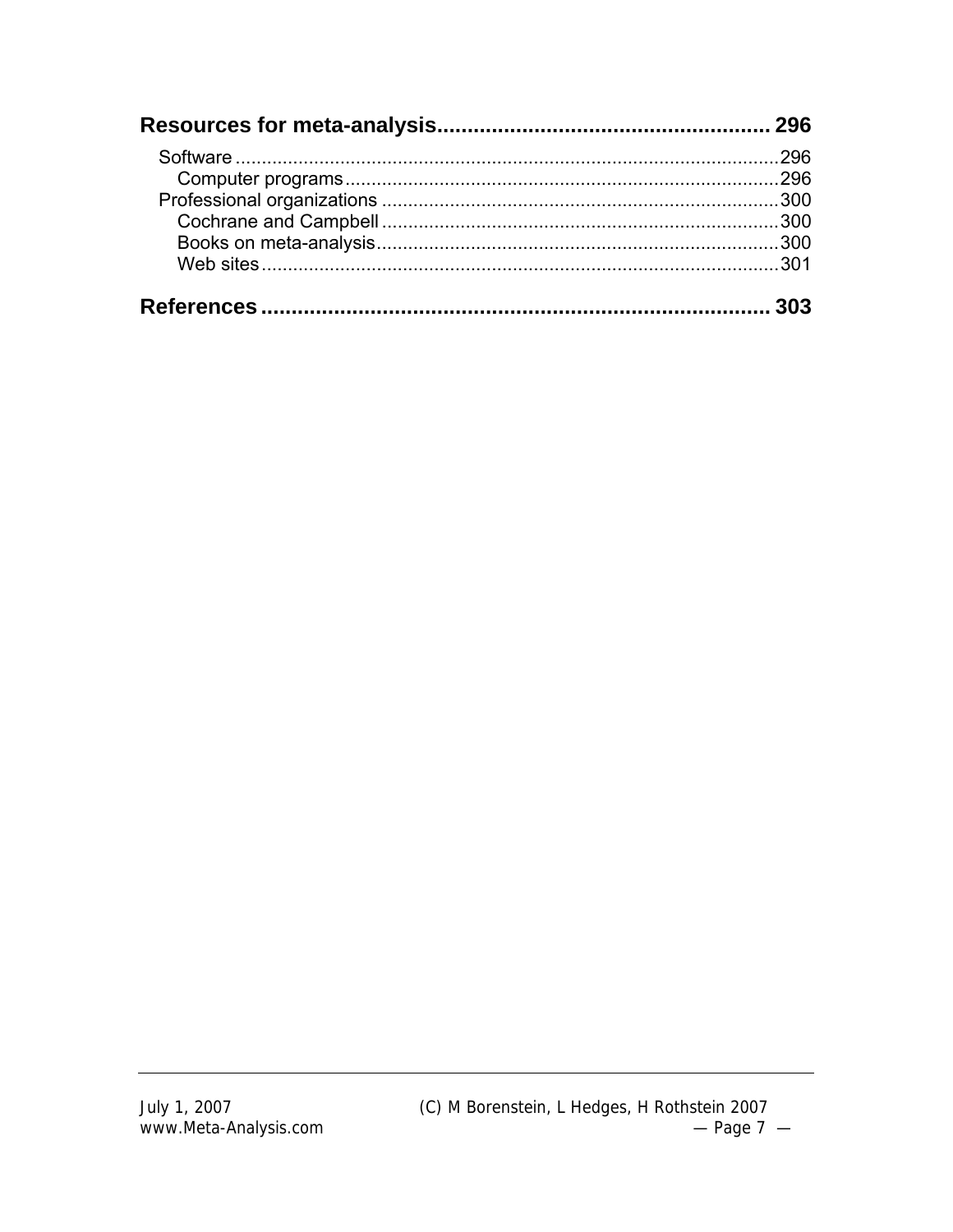# **Section: Fixed effect vs. random effects models**

# *Overview*

One goal of a meta-analysis will often be to estimate the overall, or combined effect.

If all studies in the analysis were equally precise we could simply compute the mean of the effect sizes. However, if some studies were more precise than others we would want to assign more weight to the studies that carried more information. This is what we do in a meta-analysis. Rather than compute a simple mean of the effect sizes we compute a weighted mean, with more weight given to some studies and less weight given to others.

The question that we need to address, then, is how the weights are assigned. It turns out that this depends on what we mean by a "combined effect". There are two models used in meta-analysis, the fixed effect model and the random effects model. The two make different assumptions about the nature of the studies, and these assumptions lead to different definitions for the combined effect, and different mechanisms for assigning weights.

#### Definition of the combined effect

Under the fixed effect model we assume that there is one true effect size which is shared by all the included studies. It follows that the combined effect is our estimate of this common effect size.

By contrast, under the random effects model we allow that the true effect could vary from study to study. For example, the effect size might be a little higher if the subjects are older, or more educated, or healthier, and so on. The studies included in the meta-analysis are assumed to be a random sample of the relevant distribution of effects, and the combined effect estimates the mean effect in this distribution.

#### Computing a combined effect

Under the fixed effect model all studies are estimating the same effect size, and so we can assign weights to all studies based entirely on the amount of information captured by that study. A large study would be given the lion's share of the weight, and a small study could be largely ignored.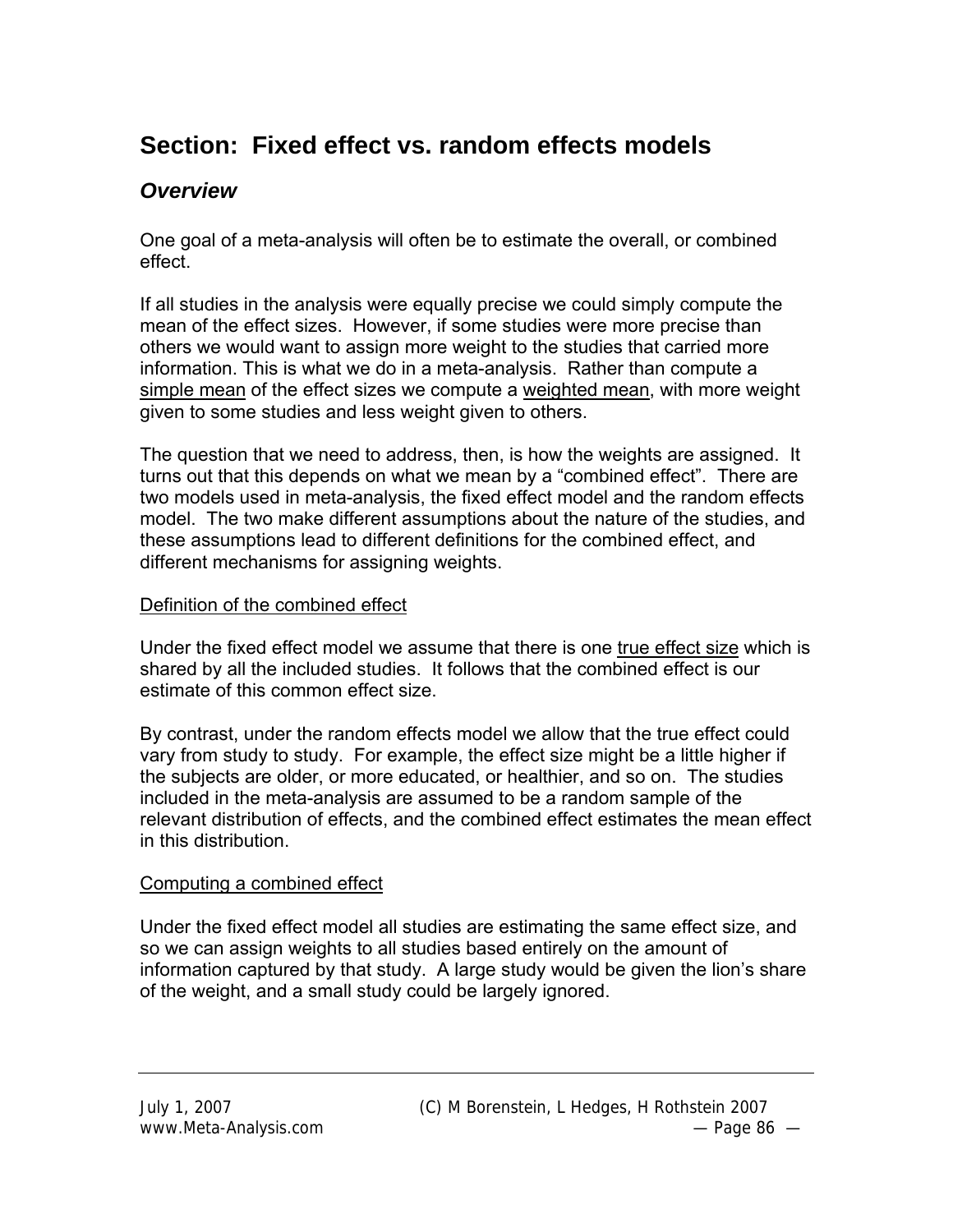By contrast, under the random effects model we are trying to estimate the mean of a distribution of true effects. Large studies may yield more precise estimates than small studies, but each study is estimating a different effect size, and we want to be sure that all of these effect sizes are included in our estimate of the mean. Therefore, as compared with the fixed effect model, the weights assigned under random effects are more balanced. Large studies are less likely to dominate the analysis and small studies are less likely to be trivialized.

#### Precision of the combined effect

Under the fixed effect model the only source of error in our estimate of the combined effect is the random error within studies. Therefore, with a large enough sample size the error will tend toward zero. This holds true whether the large sample size is confined to one study or distributed across many studies.

By contrast, under the random effects model there are two levels of sampling and two levels of error. First, each study is used to estimate the true effect in a specific population. Second, all of the true effects are used to estimate the mean of the true effects. Therefore, our ability to estimate the combined effect precisely will depend on both the number of subjects within studies (which addresses the first source of error) and also the total number of studies (which addresses the second).

#### How this section is organized

The two chapters that follow provide detail on the fixed effect model and the random effects model. These chapters include computational details and worked examples for each model. Then, a chapter highlights the differences between the two.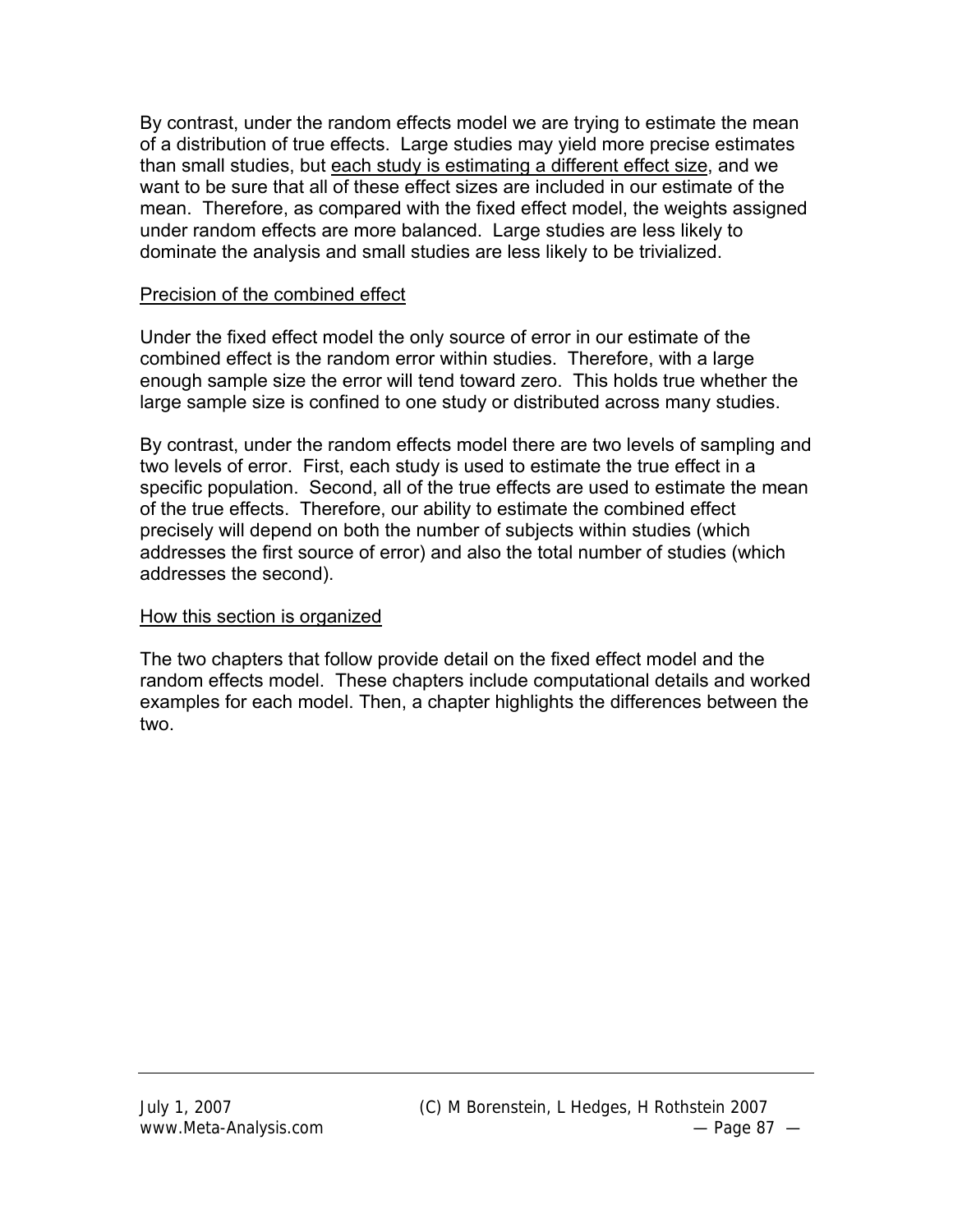# *Fixed effect model*

# **Definition of a combined effect**

In a fixed effect analysis we assume that all the included studies share a common effect size, μ. The observed effects will be distributed about μ, with a variance σ2 that depends primarily on the sample size for each study.



Fixed effect model. The observed effects are sampled from a distribution with true effect  $\mu$ , and variance  $\sigma^2$ . The observed effect T<sub>1</sub> is equal to  $\mu + \varepsilon$ <sub>i</sub>.

In this schematic the observed effect in Study 1,  $T_1$ , is a determined by the common effect  $\mu$  plus the within-study error  $\varepsilon_1$ . More generally, for any observed effect  $T_i$ ,

$$
T_i = \mu + \mathbf{e}_i \tag{2.2}
$$

# **Assigning weights to the studies**

In the fixed effect model there is only one level of sampling, since all studies are sampled from a population with effect size μ. Therefore, we need to deal with only one source of sampling error – within studies (*e*).

July 1, 2007 (C) M Borenstein, L Hedges, H Rothstein 2007 www.Meta-Analysis.com example and the example of the example of the example of the example of the example of the example of the example of the example of the example of the example of the example of the example of the exam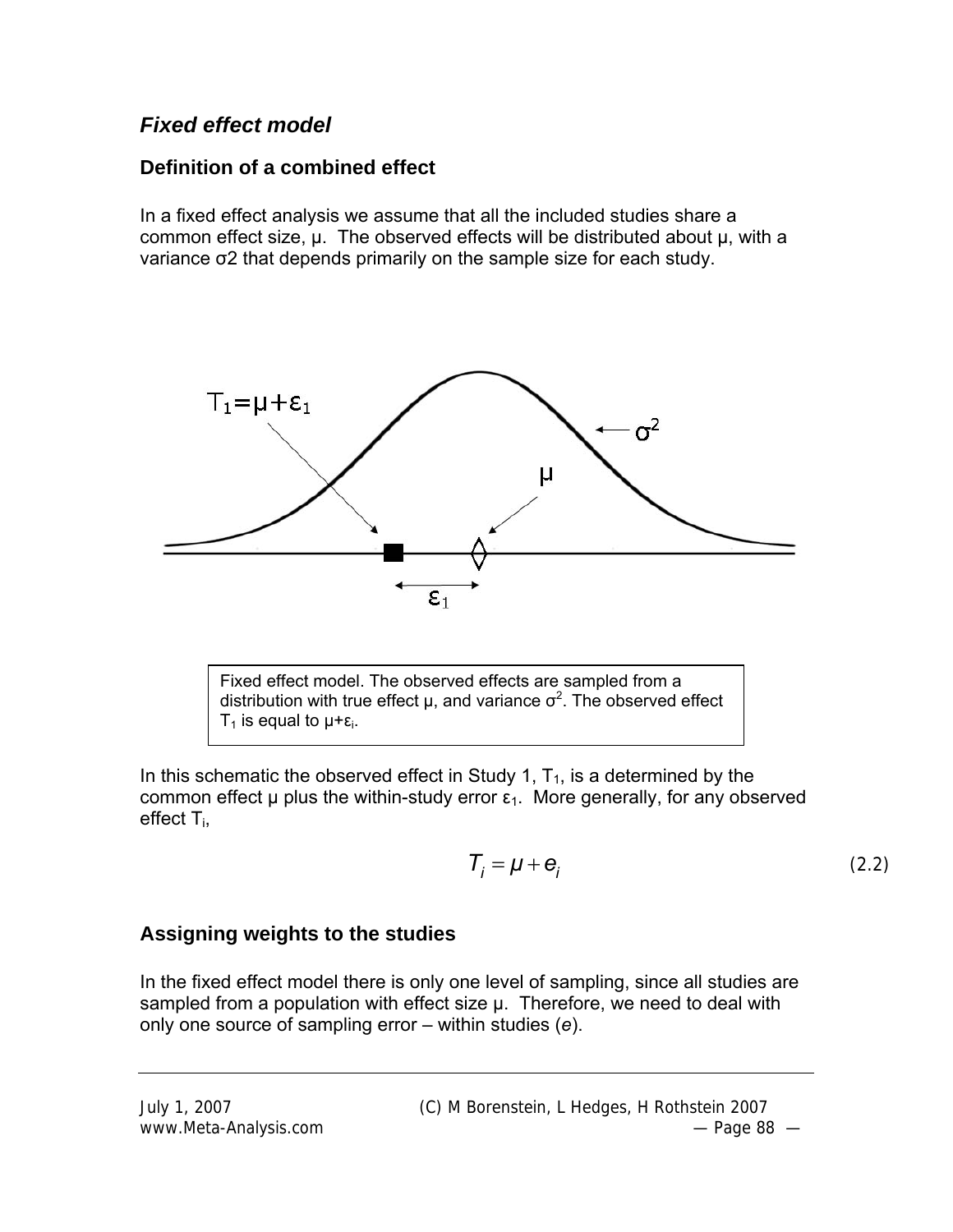Since our goal is to assign more weight to the studies that carry more information, we might propose to weight each study by its sample size, so that a study with 1000 subjects would get 10 times the weight of a study with 100 subjects. This is basically the approach used, except that we assign weights based on the inverse of the variance rather than sample size. The inverse variance is roughly proportional to sample size, but is a more nuanced measure (see notes), and serves to minimize the variance of the combined effect.

Concretely, the weight assigned to each study is

$$
w_i = \frac{1}{v_i} \tag{2.3}
$$

where  $v_i$  is the within-study variance for study (*i*). The weighted mean ( $\overline{T}$ .) is then computed as

$$
\overline{T}_{\bullet} = \frac{\sum_{i=1}^{k} W_{i} T_{i}}{\sum_{i=1}^{k} W_{i}}
$$
 (2.4)

that is, the sum of the products  $w_i T_i$  (effect size multiplied by weight) divided by the sum of the weights. The variance of the combined effect is defined as the reciprocal of the sum of the weights, or

$$
V_{\bullet} = \frac{1}{\sum_{i=1}^{k} W_i}
$$
 (2.5)

and the standard error of the combined effect is then the square root of the variance,

$$
SE(\overline{T}_{\bullet}) = \sqrt{V_{\bullet}}
$$
 (2.6)

The 95% confidence interval for the combined effect would be computed as

Lower Limit = 
$$
\overline{T}_{\bullet}
$$
 – 1.96\* SE( $\overline{T}_{\bullet}$ ) (2.7)

$$
Upper Limit = \overline{T}_* + 1.96 * SE(\overline{T}_*)
$$
\n(2.8)

July 1, 2007 (C) M Borenstein, L Hedges, H Rothstein 2007

www.Meta-Analysis.com example and the contract of the Page 89  $-$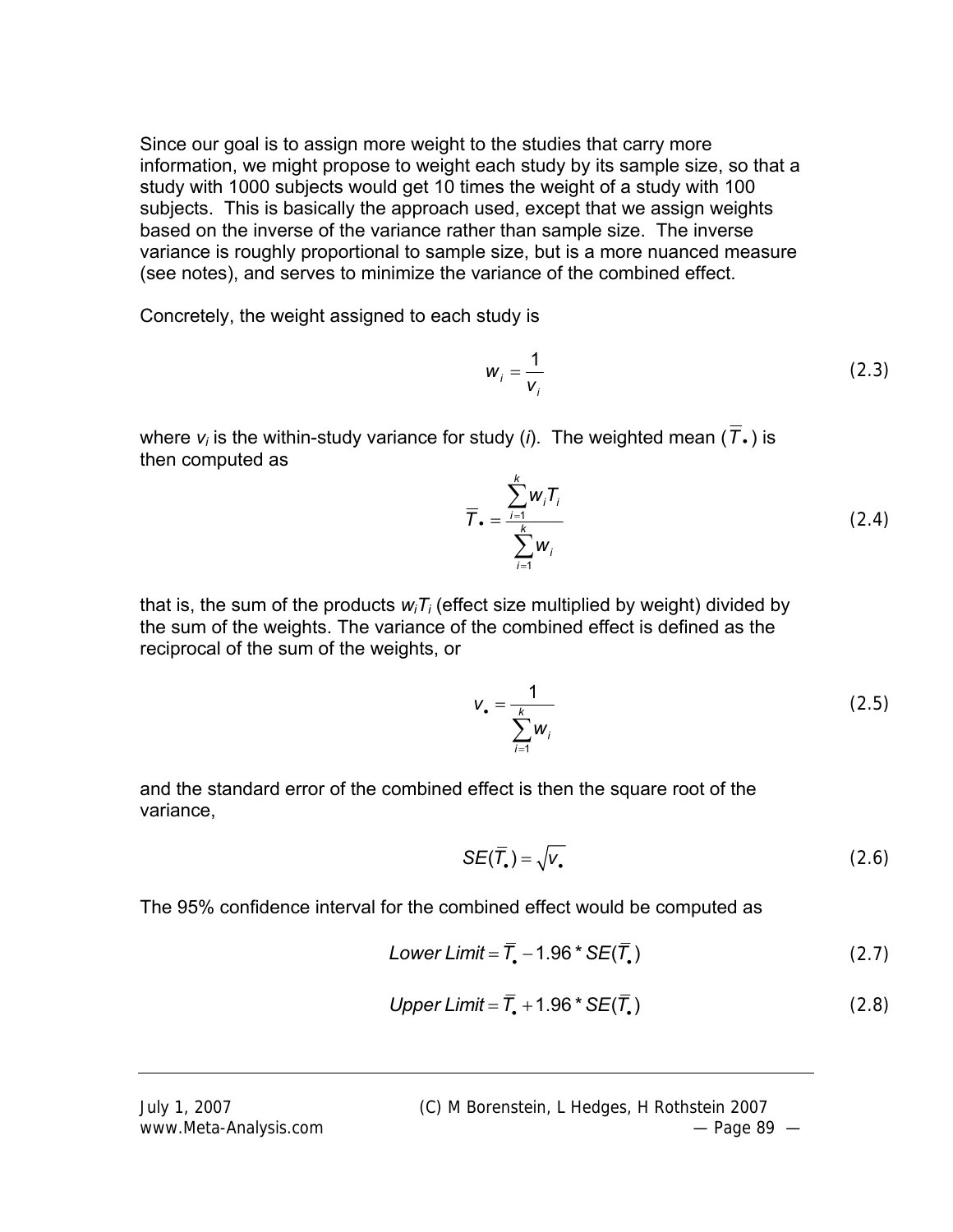Finally, if one were so inclined, the *Z*-value could be computed using

$$
Z = \frac{\overline{T}}{SE(\overline{T}_{\bullet})}
$$
 (2.9)

For a one-tailed test the p-value would be given by

$$
p = 1 - \Phi(|Z|)
$$
 (2.10)

(assuming that the effect is in the hypothesized direction), and for a two-tailed test by

$$
p = 2\left[1 - \left(\Phi(|Z|)\right)\right] \tag{2.11}
$$

Where Φ is the standard normal cumulative distribution function.

#### Illustrative example

The following figure is the forest plot of a fictional meta-analysis that looked at the impact of an intervention on reading scores in children.



# **Impact of Intervention - Fixed effect**

**Meta Analysis**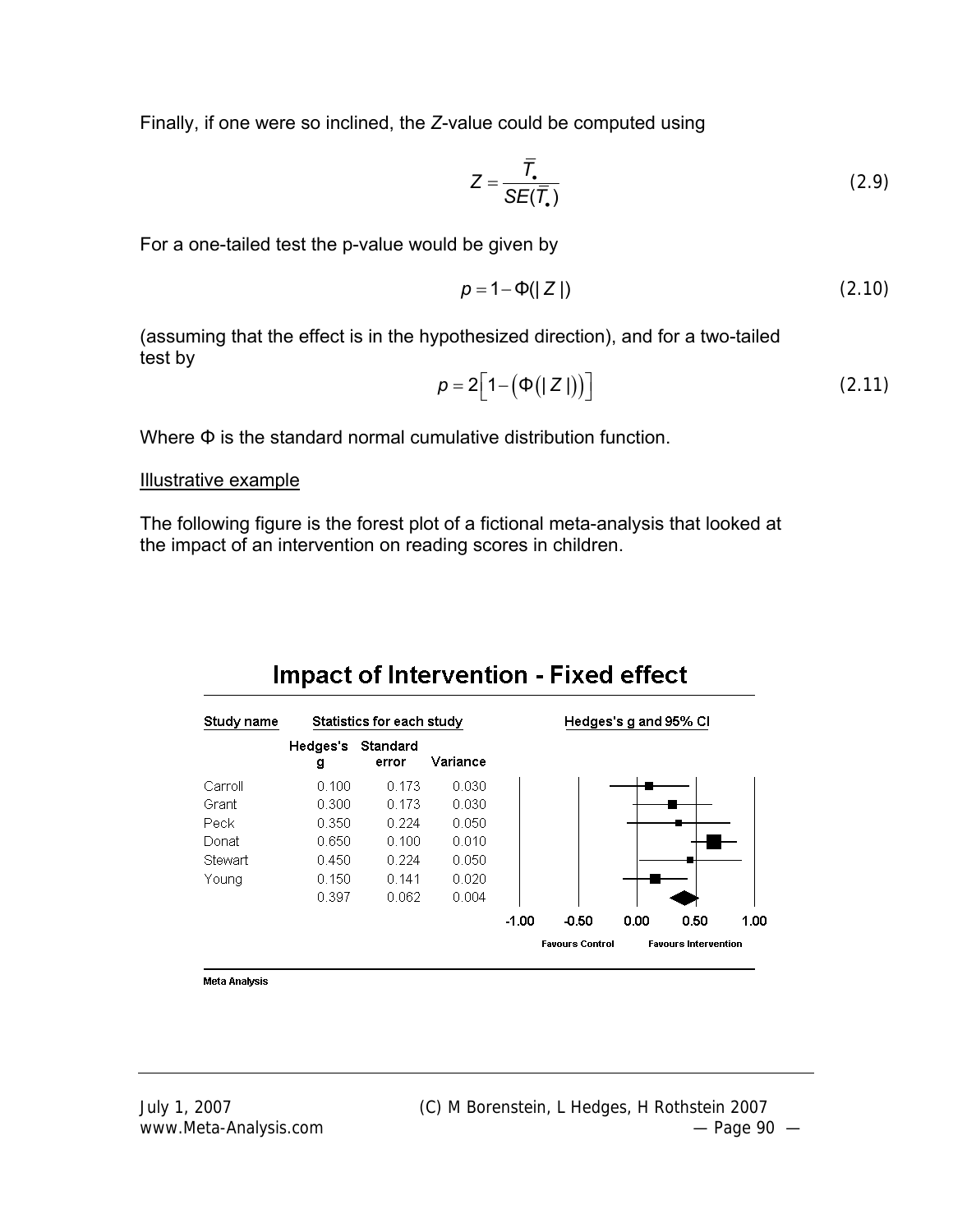In this example the Carroll study has a variance of 0.03. The weight for that study would computed as

$$
W_1 = \frac{1}{(0.03)} = 33.333
$$

and so on for the other studies. Then,

$$
\overline{T}_{\bullet} = \frac{101.833}{256.667} = 0.3968
$$
\n
$$
v_{\bullet} = \frac{1}{256.667} = 0.0039
$$
\n
$$
SE(\overline{T}_{\bullet}) = \sqrt{0.0039} = 0.0624
$$
\nLower Limit = 0.3968 - 1.96 \* 0.0624 = 0.2744  
\nUpper Limit = 0.3968 - 1.96 \* 0.0624 = 0.5191  
\n
$$
Z = \frac{0.3968}{0.0624} = 6.3563
$$
\n
$$
p_{1T} = 1 - (\Phi(|6.3563|)) < .0001
$$
\n
$$
p_{2T} = 2[1 - (\Phi(|6.3563|))] < .0001
$$

The fixed effect computations are shown in this spreadsheet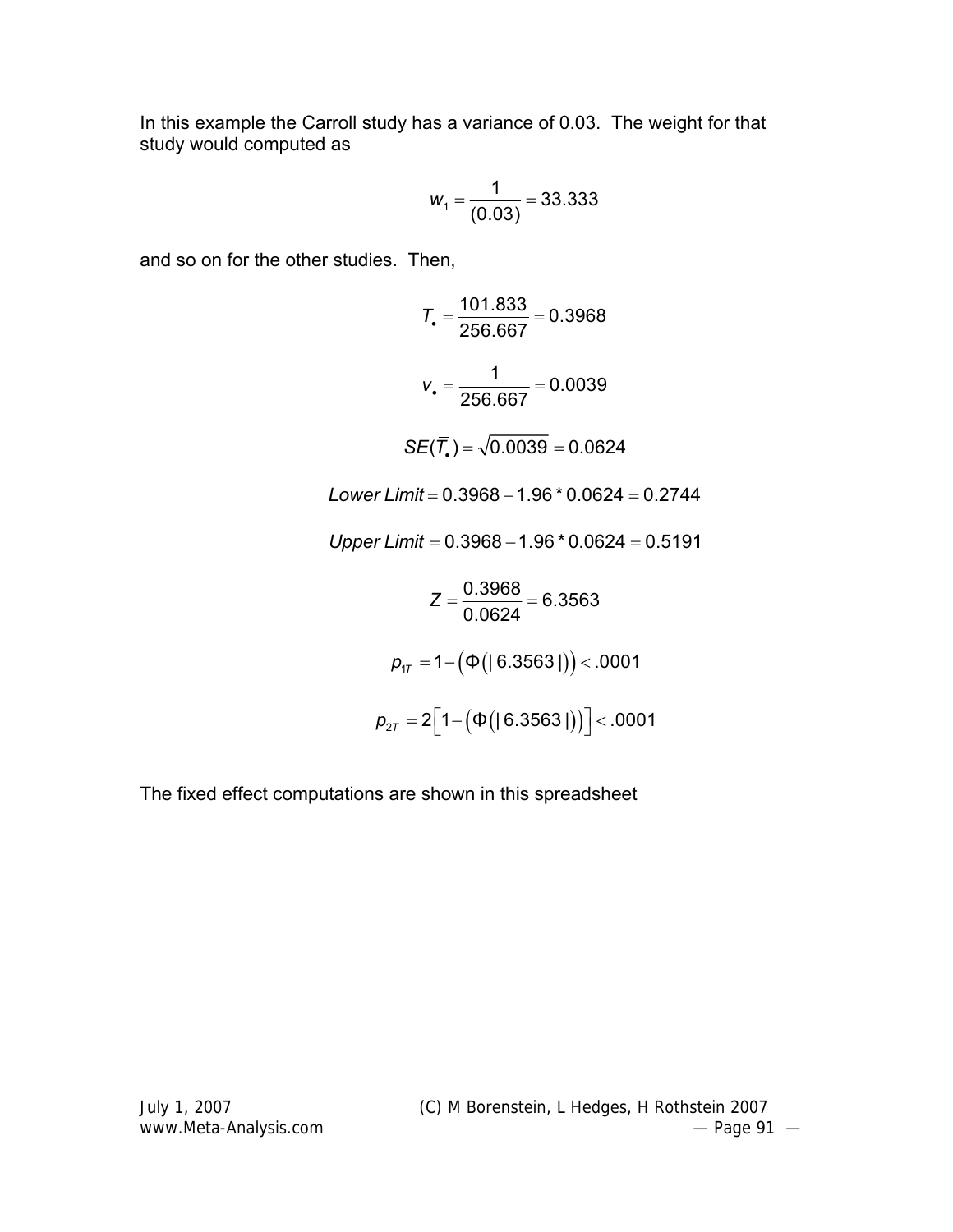|                | A              | В        | C        | D                  | F                | F.      |  |  |
|----------------|----------------|----------|----------|--------------------|------------------|---------|--|--|
| 1              |                | (1) Data |          | (2) Fixed Effect   |                  |         |  |  |
|                |                |          |          | Variance           |                  |         |  |  |
| $\overline{2}$ | Study          | ES       | Variance | Within             | WТ               | ES*WT   |  |  |
| 3              | Carroll        | 0.10     | 0.03     | 0.030              | 33.333           | 3.333   |  |  |
| 4              | Grant          | 0.30     | 0.03     | 0.030              | 33.333           | 10.000  |  |  |
| 5              | Peck           | 0.35     | 0.05     | 0.050              | 20.000           | 7.000   |  |  |
| 6              | Donat          | 0.65     | 0.01     | 0.010              | 100.000          | 65.000  |  |  |
| 7              | <b>Stewart</b> | 0.45     | 0.05     | 0.050              | 20.000           | 9.000   |  |  |
| 8              | Young          | 0.15     | 0.02     | 0.020              | 50.000           | 7.500   |  |  |
| 9              | Sum            |          |          |                    | 256.667          | 101.833 |  |  |
| 10             |                |          |          |                    |                  |         |  |  |
| 11             |                |          |          |                    |                  |         |  |  |
| 12             |                |          |          |                    | (3) Fixed Effect |         |  |  |
| 13             |                |          |          | <b>Effect size</b> |                  | 0.3968  |  |  |
| 14             |                |          |          | Variance           |                  | 0.0039  |  |  |
| 15             |                |          |          | Standard error     |                  | 0.0624  |  |  |
| 16             |                |          |          | 95% Lower limit    | 0.2744           |         |  |  |
| 17             |                |          |          | 95% Upper limit    | 0.5191           |         |  |  |
| 18             |                |          |          | Z-value            | 6.3563           |         |  |  |
| 19             |                |          |          | p-value (1-tailed) |                  | 0.0000  |  |  |
| 20             |                |          |          | p-value (2-tailed) |                  | 0.0000  |  |  |
| n a            |                |          |          |                    |                  |         |  |  |

| Column (Cell)                                      | Label              | <b>Content</b>        | <b>Excel Formula*</b>                                      | See formula |  |  |  |  |
|----------------------------------------------------|--------------------|-----------------------|------------------------------------------------------------|-------------|--|--|--|--|
| (Section 1) Effect size and weights for each study |                    |                       |                                                            |             |  |  |  |  |
| Α                                                  | Study name         |                       | Entered                                                    |             |  |  |  |  |
| B                                                  | <b>Effect size</b> |                       | Entered                                                    |             |  |  |  |  |
| C                                                  | Variance           |                       | Entered                                                    |             |  |  |  |  |
| (Section 2) Compute WT and WT*ES for each study    |                    |                       |                                                            |             |  |  |  |  |
| D                                                  |                    | Variance within study | $=$ \$C3                                                   |             |  |  |  |  |
| Ē                                                  | Weight             |                       | $=1/D3$                                                    | (2.3)       |  |  |  |  |
| F                                                  | ES*WT              |                       | $=$ \$B3*E3                                                |             |  |  |  |  |
| <b>Sum the columns</b>                             |                    |                       |                                                            |             |  |  |  |  |
| E9                                                 | Sum of WT          |                       | $=SUM(E3:E8)$                                              |             |  |  |  |  |
| F <sub>9</sub>                                     | Sum of WT*ES       |                       | $=SUM(F3:F8)$                                              |             |  |  |  |  |
|                                                    |                    |                       | (Section 3) Compute combined effect and related statistics |             |  |  |  |  |
| F <sub>13</sub>                                    | <b>Effect size</b> |                       | $=$ F9/E9                                                  | (2.4)       |  |  |  |  |
| F <sub>14</sub>                                    | Variance           |                       | $=1/E9$                                                    | (2.5)       |  |  |  |  |
| F <sub>15</sub>                                    | Standard error     |                       | $=SQRT$ (F14)                                              | (2.6)       |  |  |  |  |
| F16                                                | 95% lower limit    |                       | $=$ F13-1.96*F15                                           | (2.7)       |  |  |  |  |
| F <sub>17</sub>                                    | 95% upper limit    |                       | $=$ F13+1.96*F15                                           | (2.8)       |  |  |  |  |
| F18                                                | Z-value            |                       | $=$ F13/F15                                                | (2.9)       |  |  |  |  |
| F <sub>19</sub>                                    | p-value (1-tailed) |                       | $=(1-(NORMDIST(ABS(F18),0,1,TRUE)))$                       | (2.10)      |  |  |  |  |
| F <sub>20</sub>                                    | p-value (2-tailed) |                       | $=(1-(NORMDIST(ABS(F18),0,1,TRUE)))$ *2                    | (2.11)      |  |  |  |  |

### **Comments**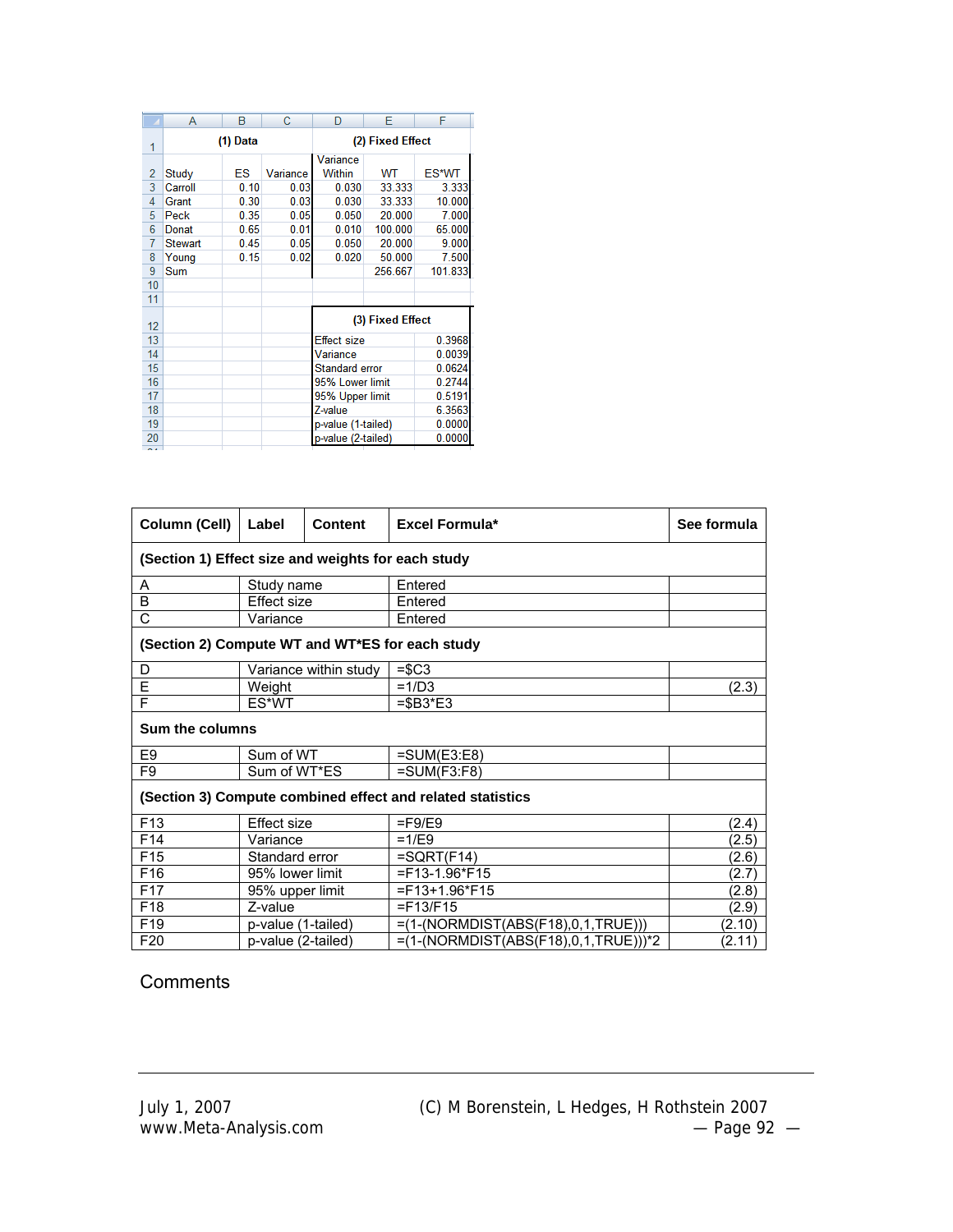Some formulas include a "\$". In Excel this means that the reference is to a specific column. These are not needed here, but will be needed when we expand this spreadsheet in the next chapter to allow for other computational models.

#### Inverse variance vs. sample size.

As noted, weights are based on the inverse variance rather than the sample size. The inverse variance is determined primarily by the sample size, but it is a more nuanced measure. For example, the variance of a mean difference takes account not only of the total N, but also the sample size in each group. Similarly, the variance of an odds ratio is based not only on the total N but also on the number of subjects in each cell.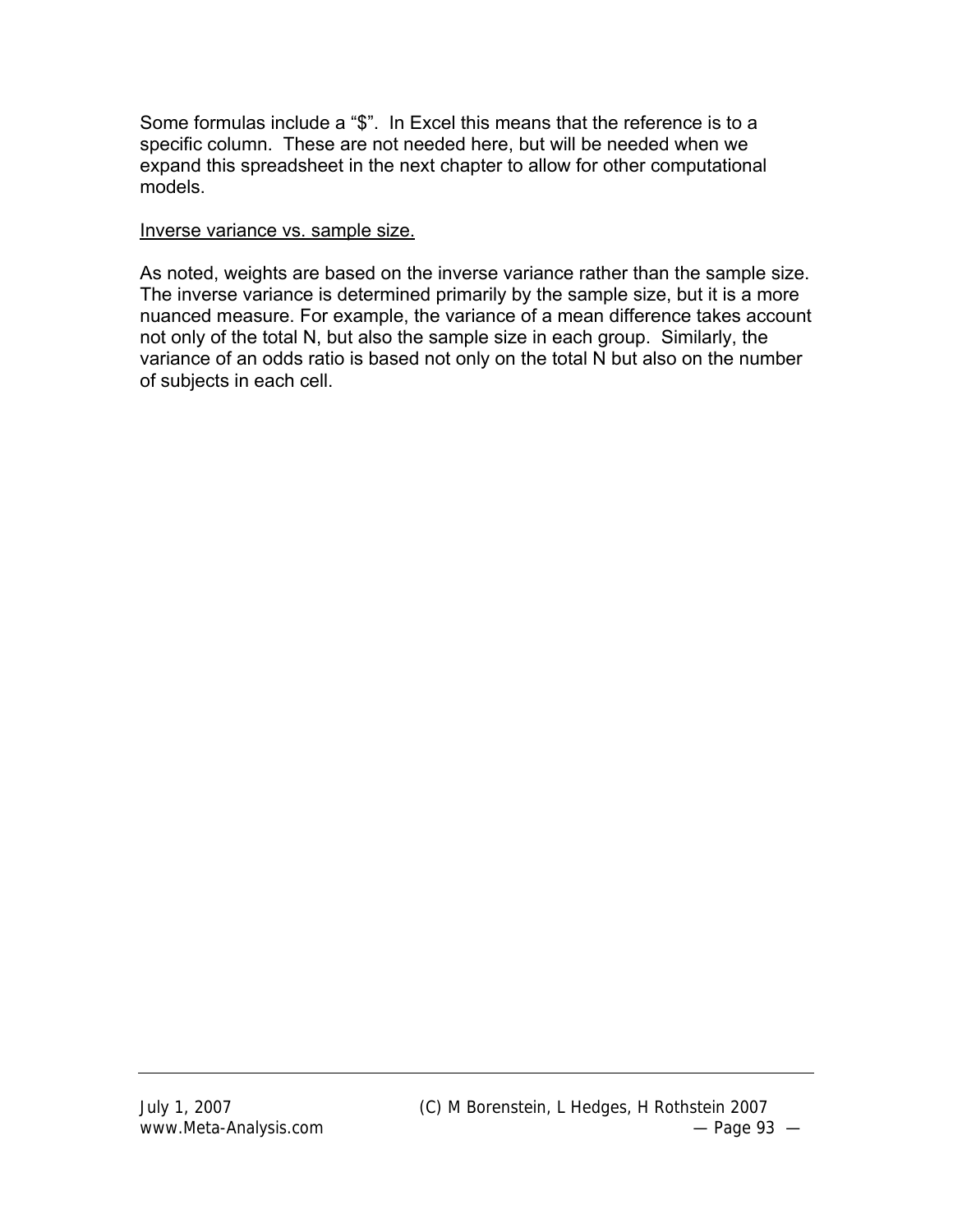# *Random effects model*

The fixed effect model, discussed above, starts with the assumption that the true effect is the same in all studies. However, this is a difficult assumption to make in many (or most) systematic reviews. When we decide to incorporate a group of studies in a meta-analysis we assume that the studies have enough in common that it makes sense to synthesize the information. However, there is generally no reason to assume that they are "identical" in the sense that the true effect size is exactly the same in all the studies.

For example, assume that we're working with studies that compare the proportion of patients developing a disease in two groups (vaccination vs. placebo). If the treatment works we would expect the effect size (say, the risk ratio) to be similar but not identical across studies. The impact of the treatment impact might be more pronounced in studies where the patients were older, or where they had less natural immunity.

Or, assume that we're working with studies that assess the impact of an educational intervention. The magnitude of the impact might vary depending on the other resources available to the children, the class size, the age, and other factors, which are likely to vary from study to study.

We might not have assessed these covariates in each study. Indeed, we might not even know what covariates actually are related to the size of the effect. Nevertheless, experience says that such factors exist and may lead to variations in the magnitude of the effect.

# **Definition of a combined effect**

Rather than assume that there is one true effect, we allow that there is a distribution of true effect sizes. The combined effect therefore cannot represent the one common effect, but instead represents the mean of the population of true effects.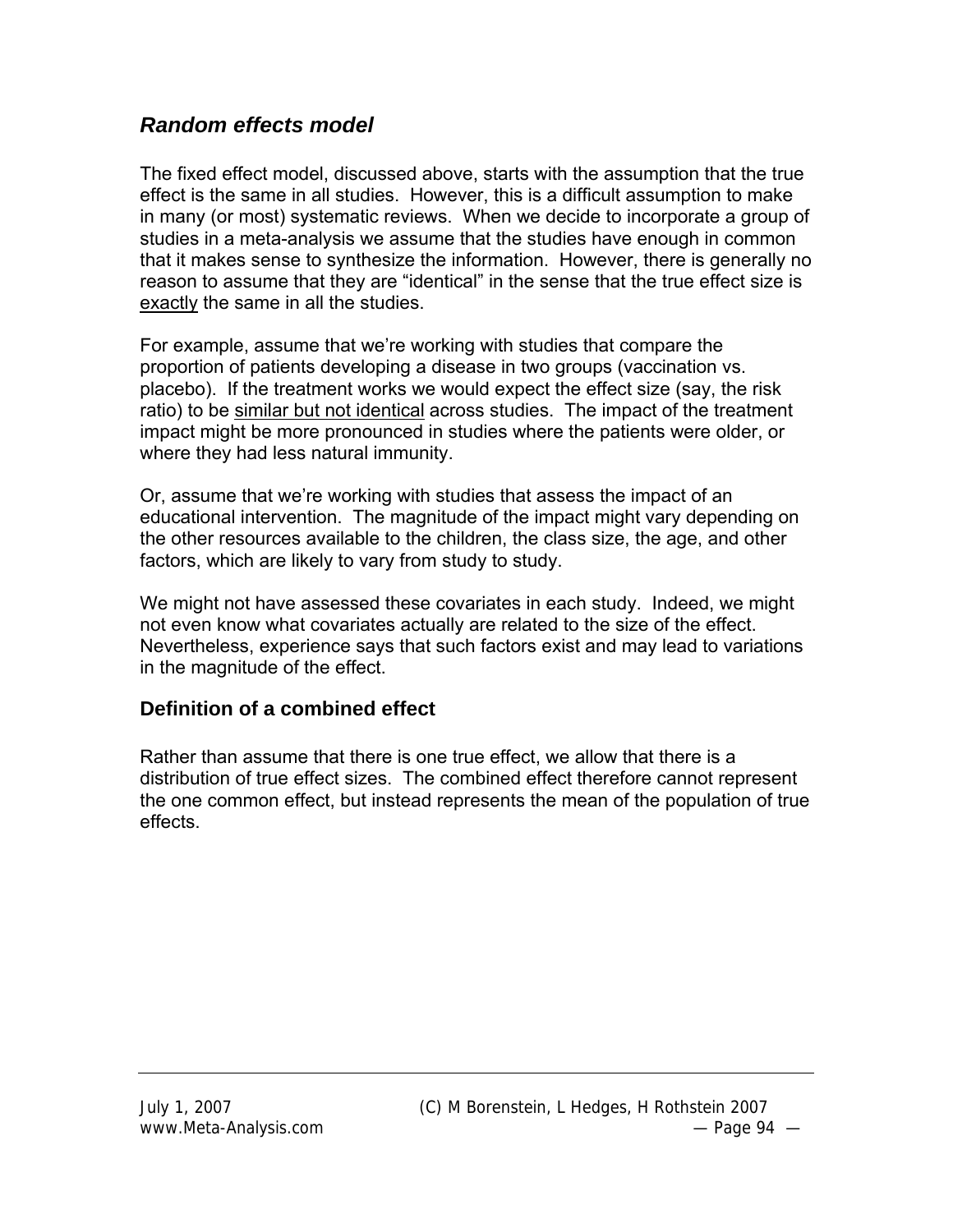

Random effects model. The observed effect  $T_1$  (box) is sampled from a distribution with true effect  $\theta_1$ , and variance  $\sigma^2$ . The true effect  $\theta_1$ , in turn, is sampled from a distribution with mean  $\mu$  and variance  $\tau^2$ .

In this schematic the observed effect in Study 1,  $T_1$ , is a determined by the true effect  $\theta_1$  plus the within-study error  $\varepsilon_1$ . In turn,  $\theta_1$ , is determined by the mean of all true effects,  $\mu$  and the between-study error  $\xi_1$ . More generally, for any observed effect Ti,

$$
\mathcal{T}_i = \mathbf{\theta}_i + \mathbf{e}_i = \mu + \mathbf{\varepsilon}_i + \mathbf{e}_i
$$
\n(3.1)

#### **Assigning weights to the studies**

Under the random effects model we need to take account of two levels of sampling, and two source of error. First, the true effect sizes θ are distributed about  $\mu$  with a variance  $\tau^2$  that reflects the actual distribution of the true effects about their mean. Second, the observed effect T for any given θ will be distributed about that  $\theta$  with a variance  $\sigma^2$  that depends primarily on the sample size for that study. Therefore, in assigning weights to estimate  $\mu$ , we need to deal with both sources of sampling error – within studies (*e*), and between studies (*ε*).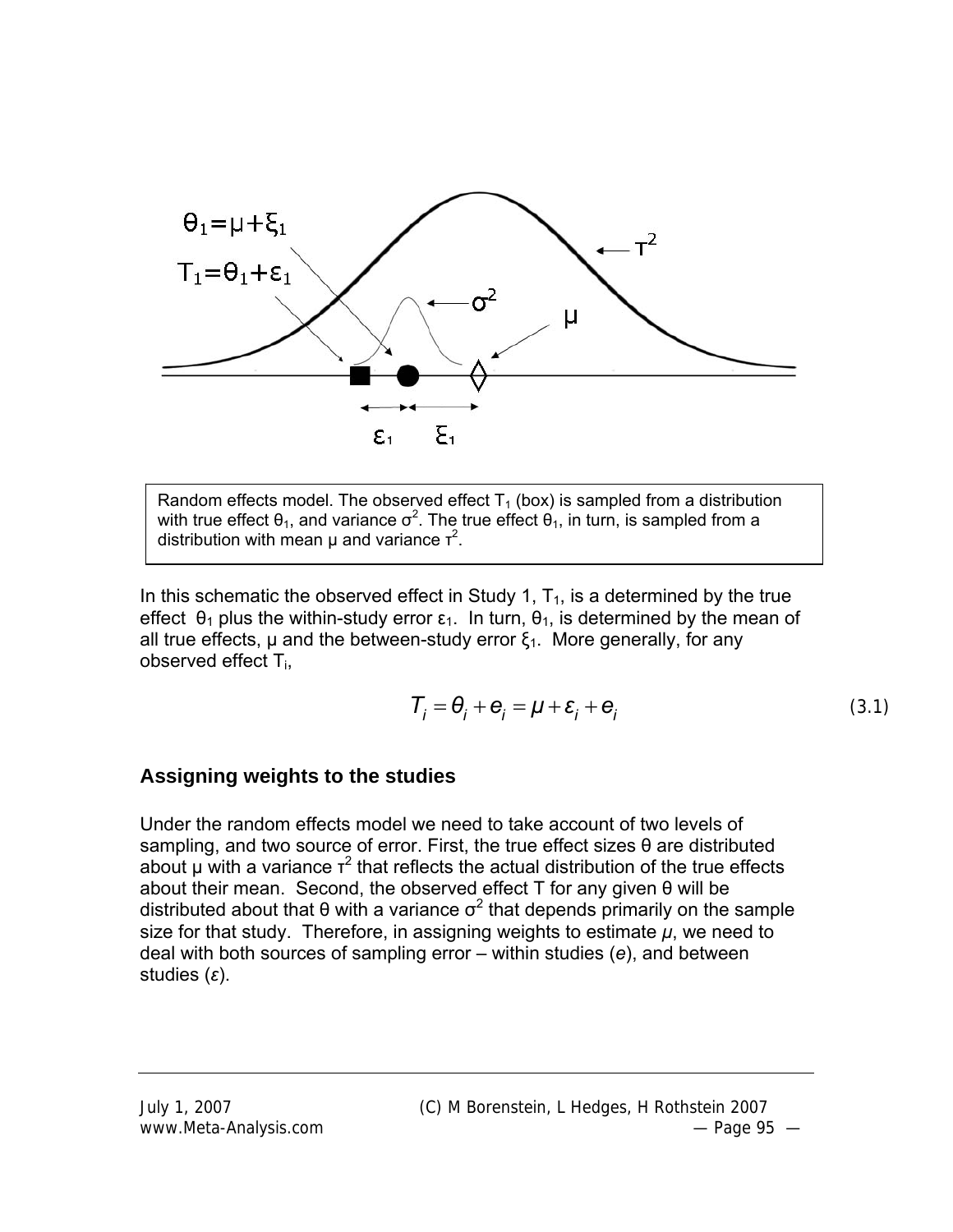#### Decomposing the variance

The approach of a random effects analysis is to decompose the observed variance into its two component parts, within-studies and between-studies, and then use both parts when assigning the weights. The goal will be to reduce both sources of imprecision.

The mechanism used to decompose the variance is to compute the total variance (which is observed) and then to isolate the within-studies variance. The difference between these two values will give us the variance between-studies, which is called Tau-squared  $(r^2)$ . Consider the three graphs in the following figure.



In (A), the studies all line up pretty much in a row. There is no variance between studies, and therefore tau-squared is low (or zero).

In (B) there is variance between studies, but it is fully explained by the variance within studies. Put another way, given the imprecision of the studies, we would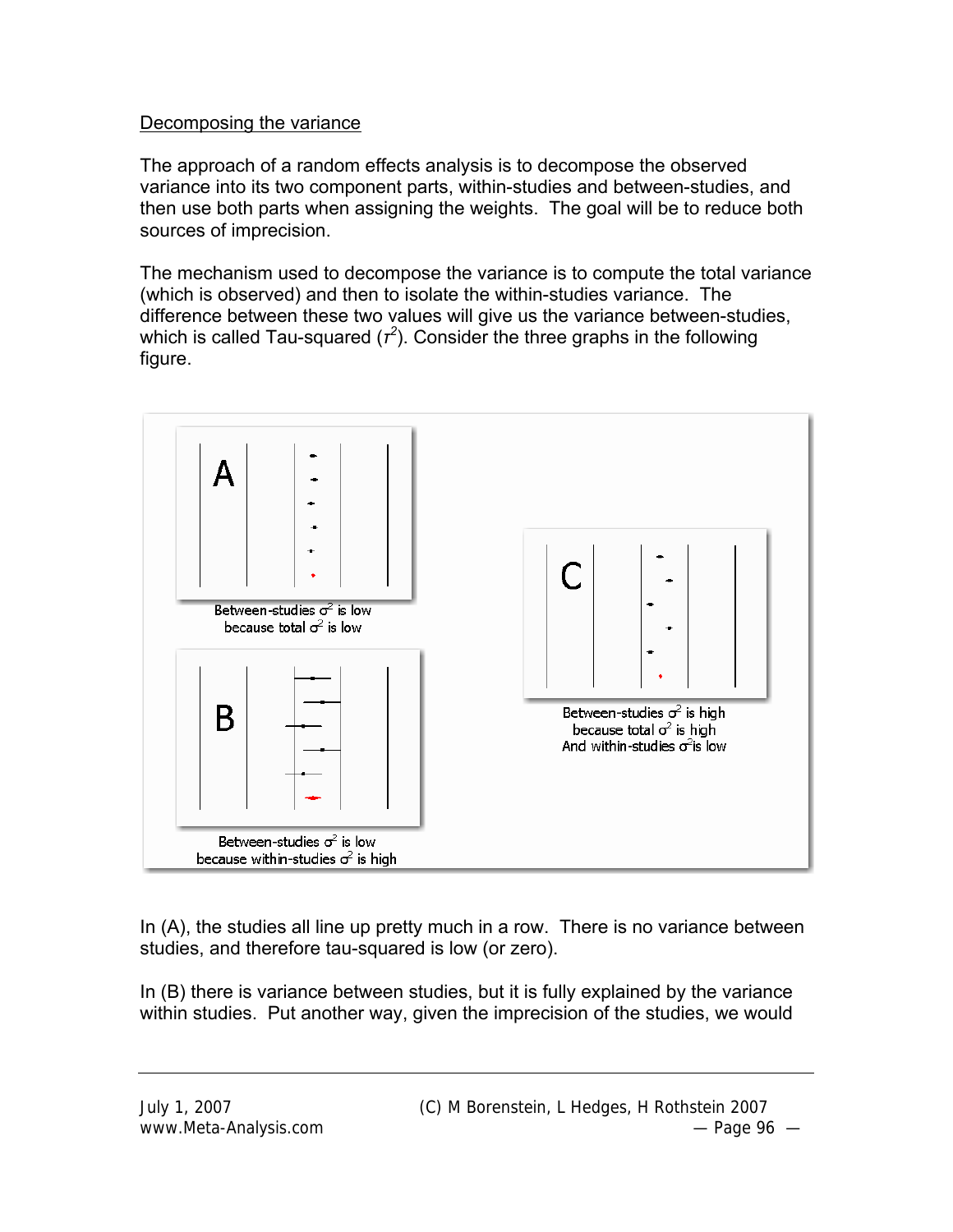expect the effect size to vary somewhat from one study to the next. Therefore, the between-studies variance is again low (or zero).

In (C ) there is variance between studies. And, it cannot be fully explained by the variance within studies, since the within-study variance is minimal. The excess variation (between-studies variance), will be reflected in the value of tau-squared.

It follows that tau-squared will increase as either the variance within-studies decreases and/or the observed variance increases.

This logic is operationalized in a series of formulas. We will compute *Q*, which represents the total variance, and *df*, which represents the expected variance if all studies have the same true effect. The difference, *Q - df*, will give us the excess variance. Finally, this value will be transformed, to put it into the same scale as the within-study variance. This last value is called Tau-squared.

The *Q* statistic represents the total variance and is defined as

$$
Q = \sum_{i=1}^{k} W_i \left( T_i - \overline{T} \right)^2 \tag{3.2}
$$

that is, the sum of the squared deviations of each study (*Ti*) from the combined mean (*T*.). Note the "*wi*" in the formula, which indicates that each of the squared deviations is weighted by the study's inverse variance. A large study that falls far from the mean will have more impact on *Q* than would a small study in the same location. An equivalent formula, useful for computations, is

$$
Q = \sum_{i=1}^{k} w_i T_i^2 - \frac{\left(\sum_{i=1}^{k} w_i T_i\right)^2}{\sum_{i=1}^{k} w_i}
$$
(3.3)

Since *Q* reflects the total variance, it must now be broken down into its component parts. If the only source of variance was within-study error, then the expected value of *Q* would be the degrees of freedom for the meta-analysis (*df*) where

$$
df = (Number Studies) - 1 \tag{3.4}
$$

This allows us to compute the between-studies variance,  $r^2$ , as

July 1, 2007 (C) M Borenstein, L Hedges, H Rothstein 2007 www.Meta-Analysis.com example and the set of the page 97  $-$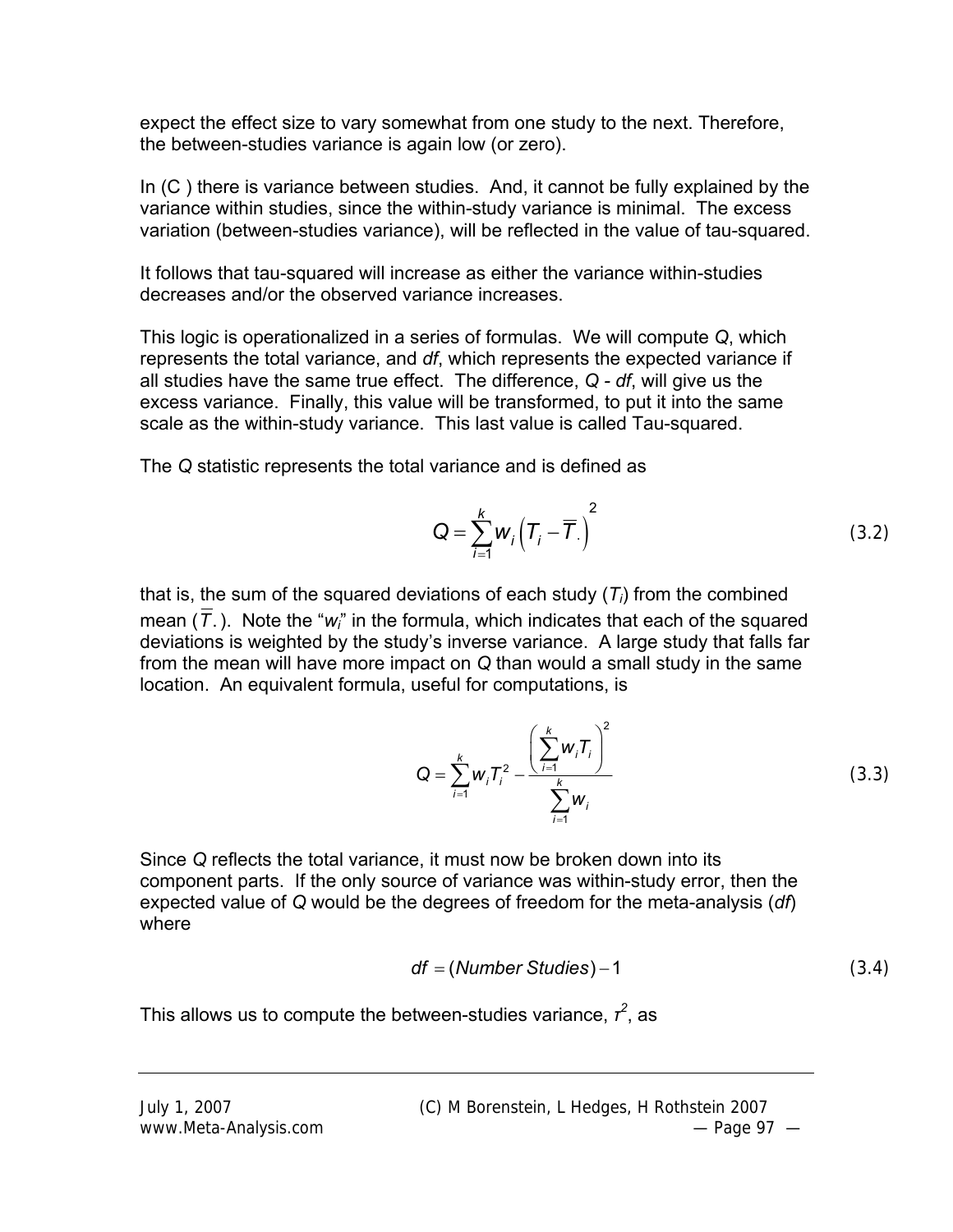$$
\tau^2 = \begin{cases} \frac{Q - df}{C} & \text{if } Q > df \\ 0 & \text{if } Q \le df \end{cases}
$$
 (3.5)

where

$$
C = \sum w_i - \frac{\sum w_i^2}{\sum w_i}
$$
 (3.6)

The numerator, *Q - df*, is the excess (observed minus expected) variance. The denominator, *C*, is a scaling factor that has to do with the fact that *Q* is a weighted sum of squares. By applying this scaling factor we ensure that tausquared is in the same metric as the variance within-studies.

In the running example,

$$
Q = 53.208 - \left(\frac{101.833^2}{256.667}\right) = 12.8056
$$
  

$$
df = (6 - 1) = 5
$$
  

$$
C = 256.667 - \left(\frac{15522.222}{256.667}\right) = 196.1905
$$
  

$$
T^2 = \frac{12.8056 - 5}{196.1905} = 0.0398
$$

#### Assigning weights under the random effects model

In the fixed effect analysis each study was weighted by the inverse of its variance. In the random effects analysis, too, each study will be weighted by the inverse of its variance. The difference is that the variance now includes the original (within-studies) variance plus the between-studies variance, tau-squared.

Note the correspondence between the formulas here and those in the previous chapter. We use the same notations, but add a (\*) to represent the random effects version. Concretely, under the random effects model the weight assigned to each study is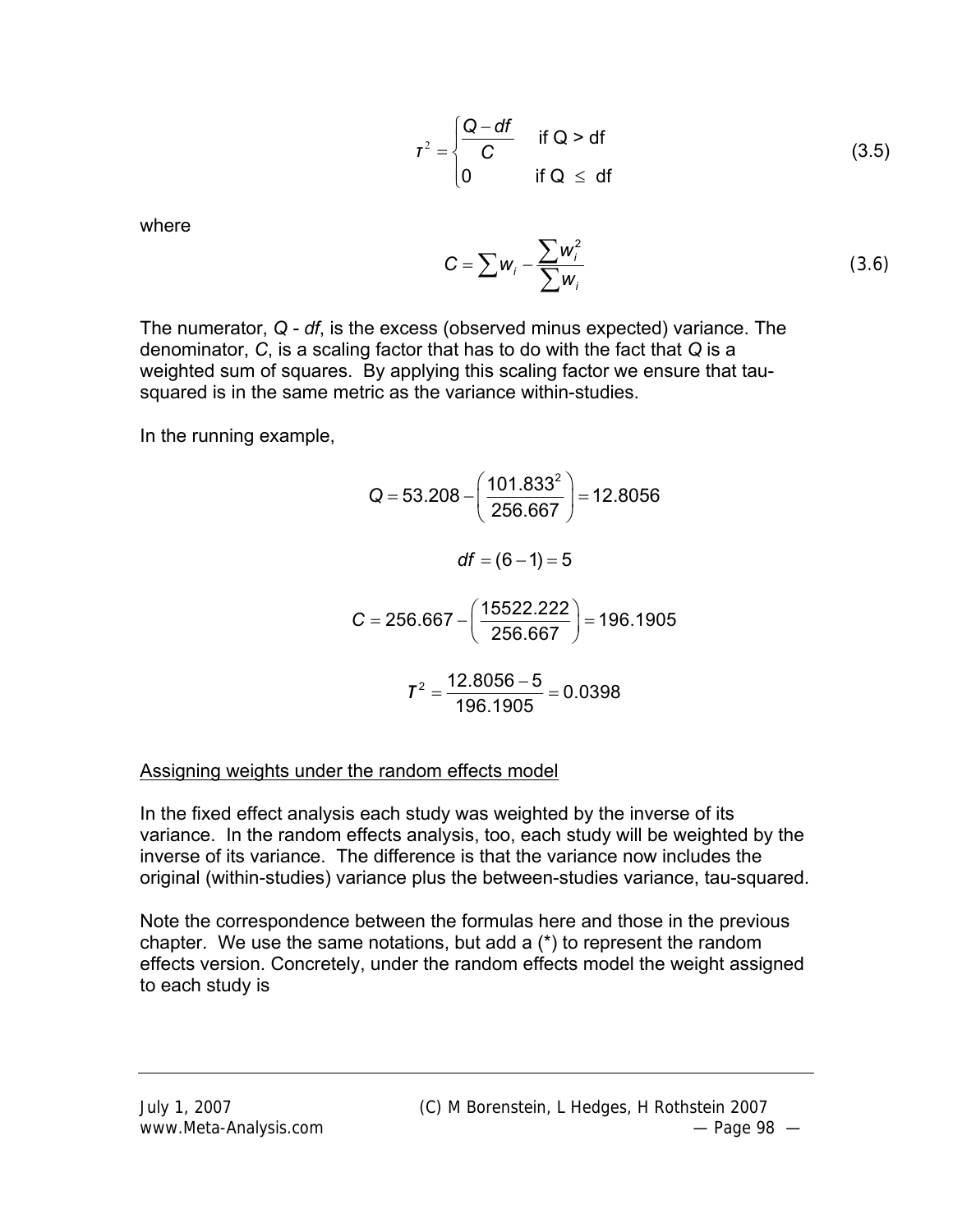$$
w_i^* = \frac{1}{v_i^*}
$$
 (3.7)

where *v\*i* is the within-study variance for study (*i*) plus the between-studies variance, tau-squared. The weighted mean  $(\bar{T},*)$  is then computed as

$$
\overline{T}_{\bullet}^* = \frac{\sum_{i=1}^k w_i^* T_i}{\sum_{i=1}^k w_i^*}
$$
 (3.8)

that is, the sum of the products (effect size multiplied by weight) divided by the sum of the weights.

The variance of the combined effect is defined as the reciprocal of the sum of the weights, or

$$
v_{.}^{*} = \frac{1}{\sum_{i=1}^{k} w_{i}^{*}}
$$
 (3.9)

and the standard error of the combined effect is then the square root of the variance,

$$
SE(\overline{T}_{\bullet}^*) = \sqrt{{\mathsf{v}_{\bullet}}^*} \tag{3.10}
$$

The 95% confidence interval for the combined effect would be computed as

Lower Limit<sup>\*</sup> = 
$$
\overline{T}
$$
, \* -1.96 \* SE( $\overline{T}$ , \*) (3.11)

$$
Upper Limit^* = \overline{T}_\bullet^* + 1.96^* SE(\overline{T}_\bullet^*)
$$
\n(3.12)

Finally, if one were so inclined, the *Z*-value could be computed using

$$
Z^* = \frac{\overline{T}_\bullet \cdot \mathbf{S}^{\mathcal{F}}}{\mathbf{S} \mathbf{E}(\overline{T}_\bullet \cdot)}\tag{3.13}
$$

July 1, 2007 (C) M Borenstein, L Hedges, H Rothstein 2007 www.Meta-Analysis.com example and the example of the Page 99  $-$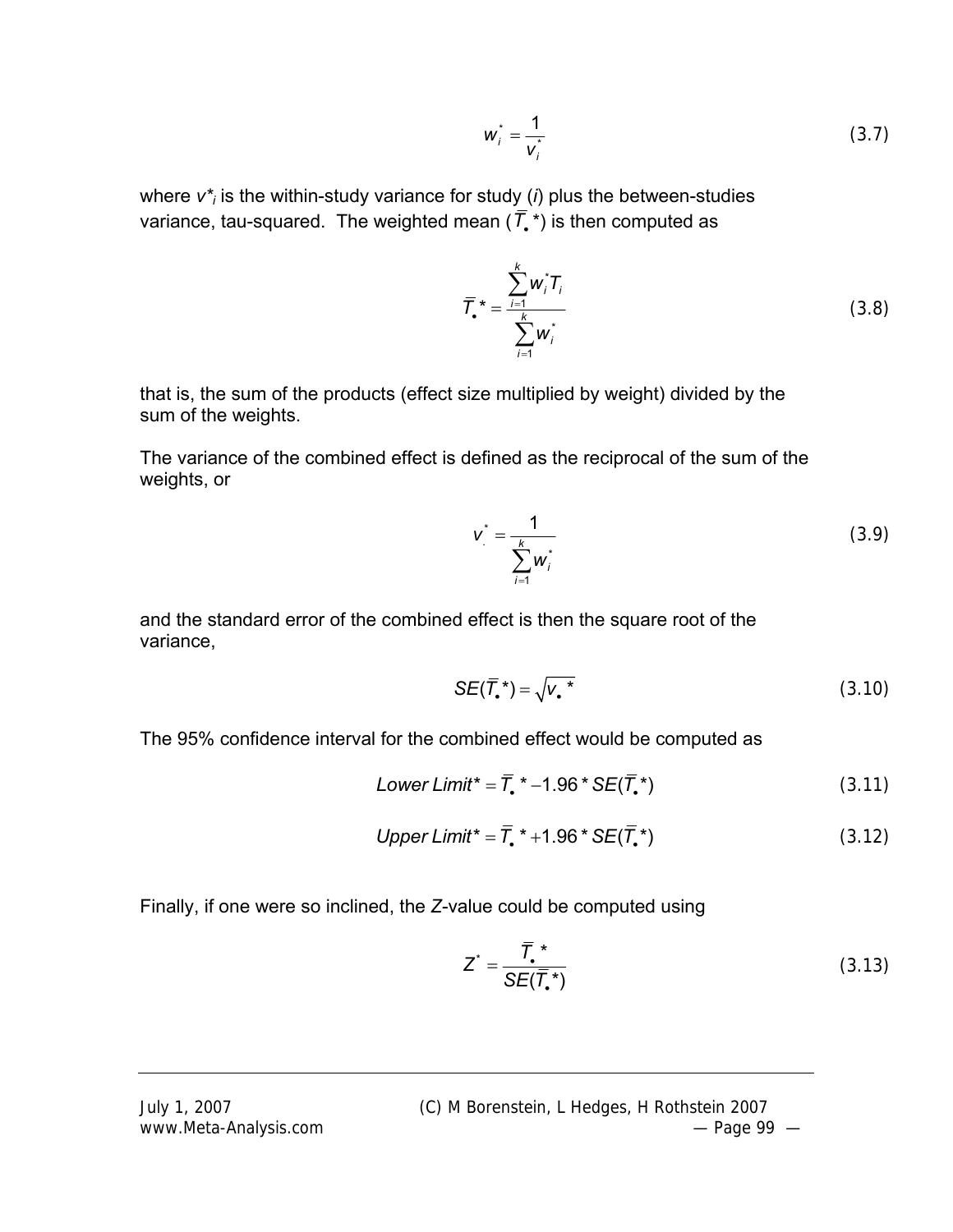The one-tailed *p*-value (assuming an effect in the hypothesized direction) is given by

$$
p^* = 1 - \Phi(|Z^*|) \tag{3.14}
$$

and the two-tailed *p*-value by

$$
p^* = 2\Big[1 - \Phi\big(|Z^*|\big)\Big] \tag{3.15}
$$

Where Φ is the standard normal cumulative distribution function.

#### Illustrative example

The following figure is based on the same studies we used for the fixed effect example.



# **Impact of Intervention - Random effects**

Meta Analysis

Note the differences from the fixed effect model.

• The weights are more balanced. The boxes for the large studies such as Donat have decreased in size while those for the small studies such as Peck have increase in size.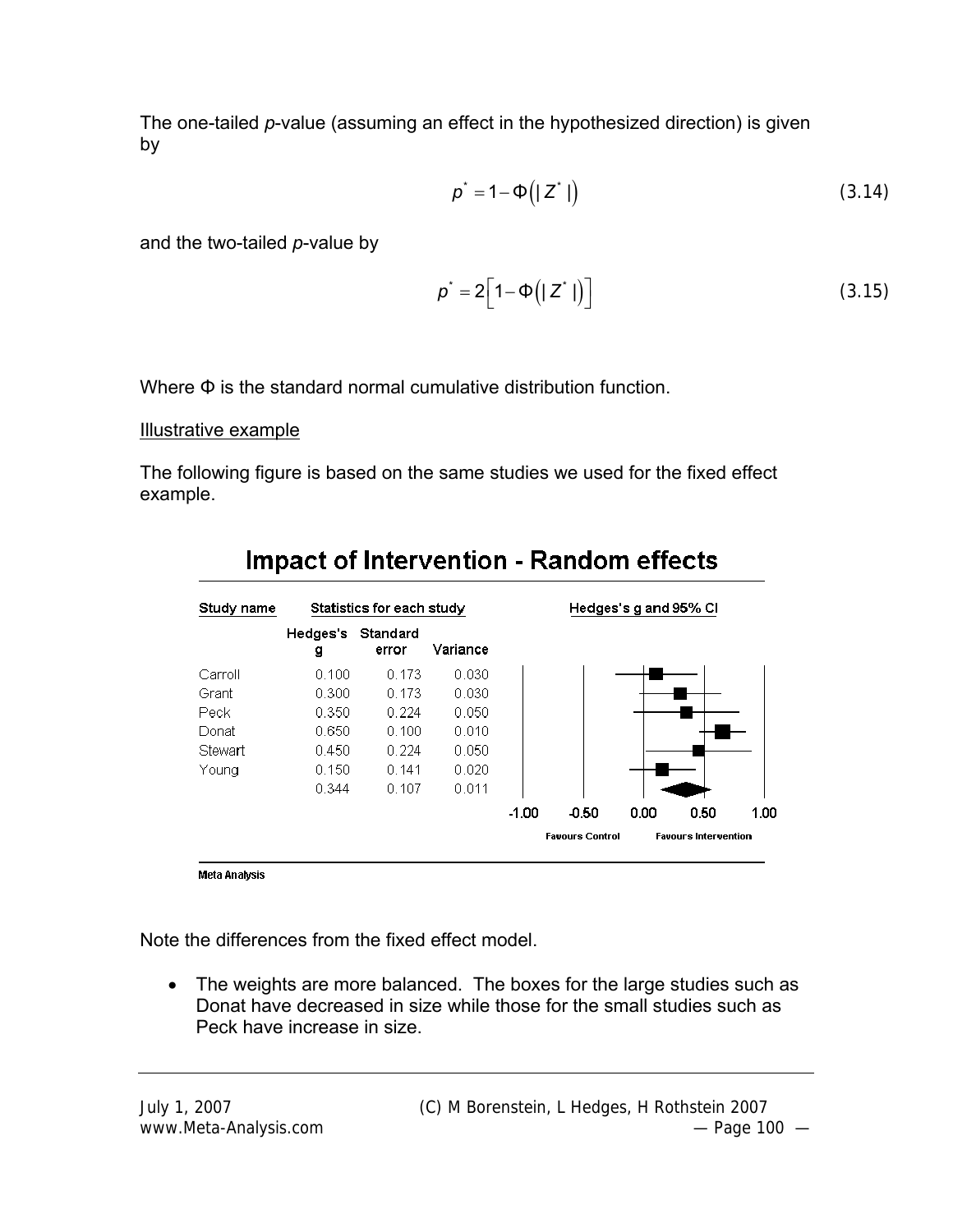- The combined effect has moved toward the left, from 0.40 to 0.34. This reflects the fact that the impact of Donat (on the right) has been reduced.
- The confidence interval for the combined effect has increased in width.

In the running example the weight for the Carroll study would be computed as

$$
w_i^* = \frac{1}{(0.030 + 0.040)} = \frac{1}{(0.070)} = 14.330
$$

and so on for the other studies. Then,

$$
\overline{T}_{\bullet}^* = \frac{30.207}{87.747} = 0.3442
$$
  

$$
V_{\bullet}^* = \frac{1}{87.747} = 0.0114
$$
  

$$
SE(\overline{T}_{\bullet}^*) = \sqrt{0.0114} = 0.1068
$$

 $Lower Limit^* = 0.3442 - 1.96 * 0.1068 = 0.1350$ 

 $Upper Limit^* = 0.3968 - 1.96 * 0.1068 = 0.5535$ 

$$
Z^* = \frac{0.3442}{0.1068} = 3.2247
$$

$$
P_{1T} = 1 - (\Phi(ABS(3.2247))) = 0.0006
$$

$$
P_{2T} = [1 - (\Phi(ABS(3.2247)))]^{*} = 0.0013
$$

These formulas are incorporated in the following spreadsheet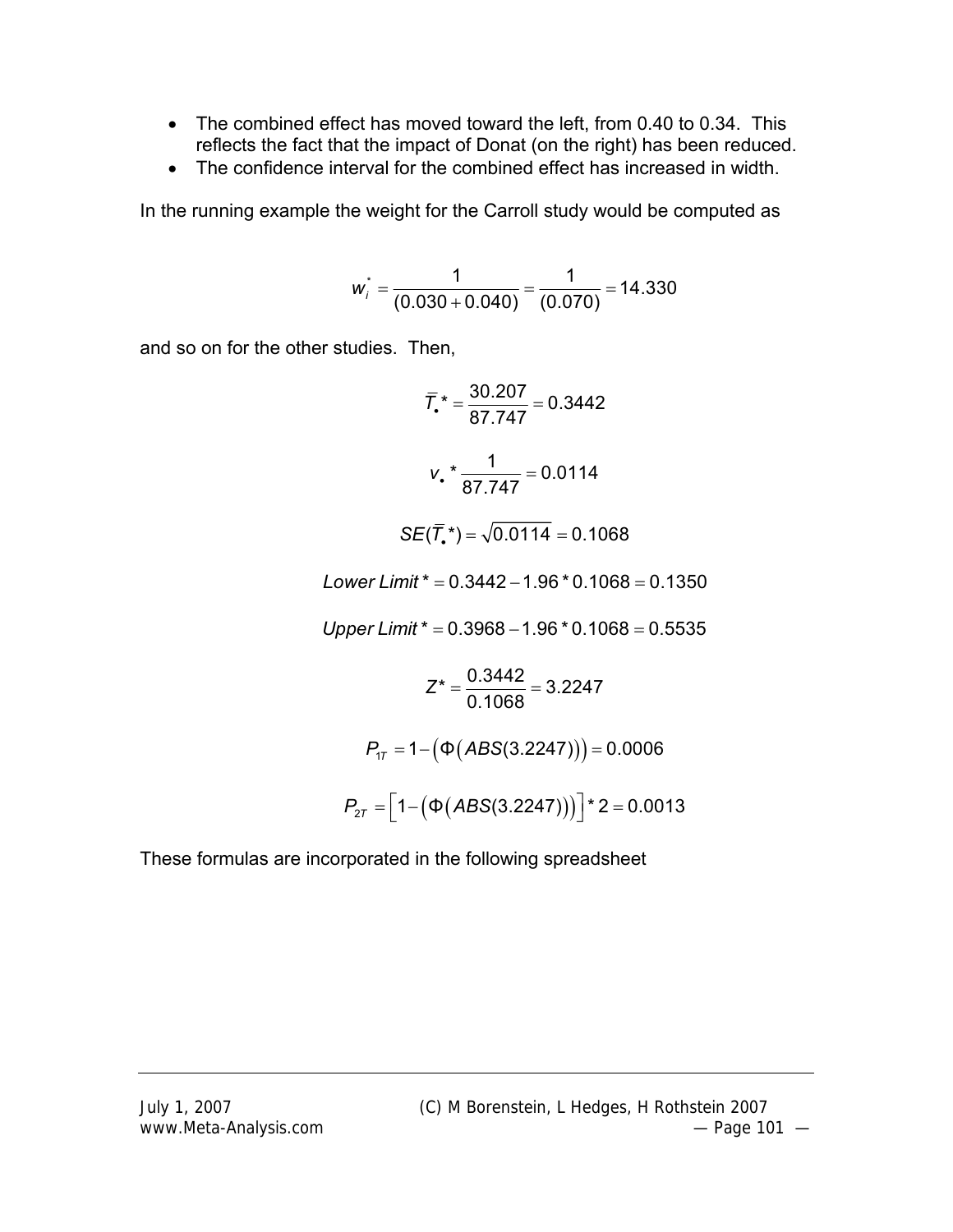|                | $\mathsf{A}$ | B    | C        | D                  | E                | F       | ≎                    | Н                |                    | J                          | К                  |                    | M      |
|----------------|--------------|------|----------|--------------------|------------------|---------|----------------------|------------------|--------------------|----------------------------|--------------------|--------------------|--------|
|                | $(1)$ Data   |      |          | (2) Fixed Effect   |                  |         | (4) Compute Tau^2    |                  | (6) Random effects |                            |                    |                    |        |
| $\overline{2}$ | Study        | ES   | Variance | Variance<br>Within | WT               | ES*WT   | ES <sup>^2*</sup> WT | WT <sup>^2</sup> | Variance<br>Within | Variance<br><b>Between</b> | Variance<br>Total  | WT                 | ES*WT  |
| 3              | Carroll      | 0.10 | 0.03     | 0.030              | 33.333           | 3.333   | 0.333                | 1111.111         | 0.030              | 0.040                      | 0.070              | 14.330             | 1.433  |
| 4              | Grant        | 0.30 | 0.03     | 0.030              | 33.333           | 10.000  | 3.000                | 1111.111         | 0.030              | 0.040                      | 0.070              | 14.330             | 4.299  |
| 5              | Peck         | 0.35 | 0.05     | 0.050              | 20,000           | 7.000   | 2.450                | 400,000          | 0.050              | 0.040                      | 0.090              | 11.138             | 3.898  |
| $6\phantom{1}$ | Donat        | 0.65 | 0.01     | 0.010              | 100,000          | 65.000  | 42.250               | 10000.000        | 0.010              | 0.040                      | 0.050              | 20.086             | 13.056 |
|                | Stewart      | 0.45 | 0.05     | 0.050              | 20,000           | 9.000   | 4.050                | 400,000          | 0.050              | 0.040                      | 0.090              | 11.138             | 5.012  |
| 8              | Young        | 0.15 | 0.02     | 0.020              | 50.000           | 7.500   | 1.125                | 2500.000         | 0.020              | 0.040                      | 0.060              | 16.726             | 2.509  |
| $\overline{9}$ | Sum          |      |          |                    | 256,667          | 101.833 | 53.208               | 15522.222        |                    |                            |                    | 87.747             | 30.207 |
| 10             |              |      |          |                    |                  |         |                      |                  |                    |                            |                    |                    |        |
| 11             |              |      |          |                    |                  |         |                      |                  |                    |                            |                    |                    |        |
| 12             |              |      |          |                    | (3) Fixed Effect |         | (5) Compute Tau^2    |                  |                    |                            |                    | (7) Random Effects |        |
| 13             |              |      |          | <b>Effect size</b> |                  | 0.3968  | $\Omega$             | 12.8056          |                    |                            | Effect size        |                    | 0.3442 |
| 14             |              |      |          | Variance           |                  | 0.0039  | df                   | 5.0000           |                    |                            | Variance           |                    | 0.0114 |
| 15             |              |      |          | Standard error     |                  | 0.0624  | Numerato             | 7.8056           |                    |                            | Standard error     |                    | 0.1068 |
| 16             |              |      |          | 95% Lower limit    |                  | 0.2744  | C                    | 196.1905         |                    |                            | 95% Lower limit    |                    | 0.1350 |
| 17             |              |      |          | 95% Upper limit    |                  | 0.5191  | Tau-sq               | 0.0398           |                    |                            | 95% Upper limit    |                    | 0.5535 |
| 18             |              |      |          | Z-value            |                  | 6.3563  |                      |                  |                    |                            | Z-value            |                    | 3.2247 |
| 19             |              |      |          | p-value (1-tailed) |                  | 0.0000  |                      |                  |                    |                            | p-value (1-tailed) |                    | 0.0006 |
| 20             |              |      |          | p-value (2-tailed) |                  | 0.0000  |                      |                  |                    |                            | p-value (2-tailed) |                    | 0.0013 |

This spreadsheet builds on the spreadsheet for a fixed effect analysis. Columns A-F are identical to those in that spreadsheet. Here, we add columns for tausquared (columns G-H) and random effects analysis (columns I-M).

Note that the formulas for fixed effect and random effects analyses are identical, the only difference being the definition of the variance. For the fixed effect analysis the variance (Column D) is defined as the variance within-studies (for example D3=C3). For the random effects analysis the variance is defined as the variance within-studies plus the variance between-studies (for example,  $K3 = 13 + J3$ ).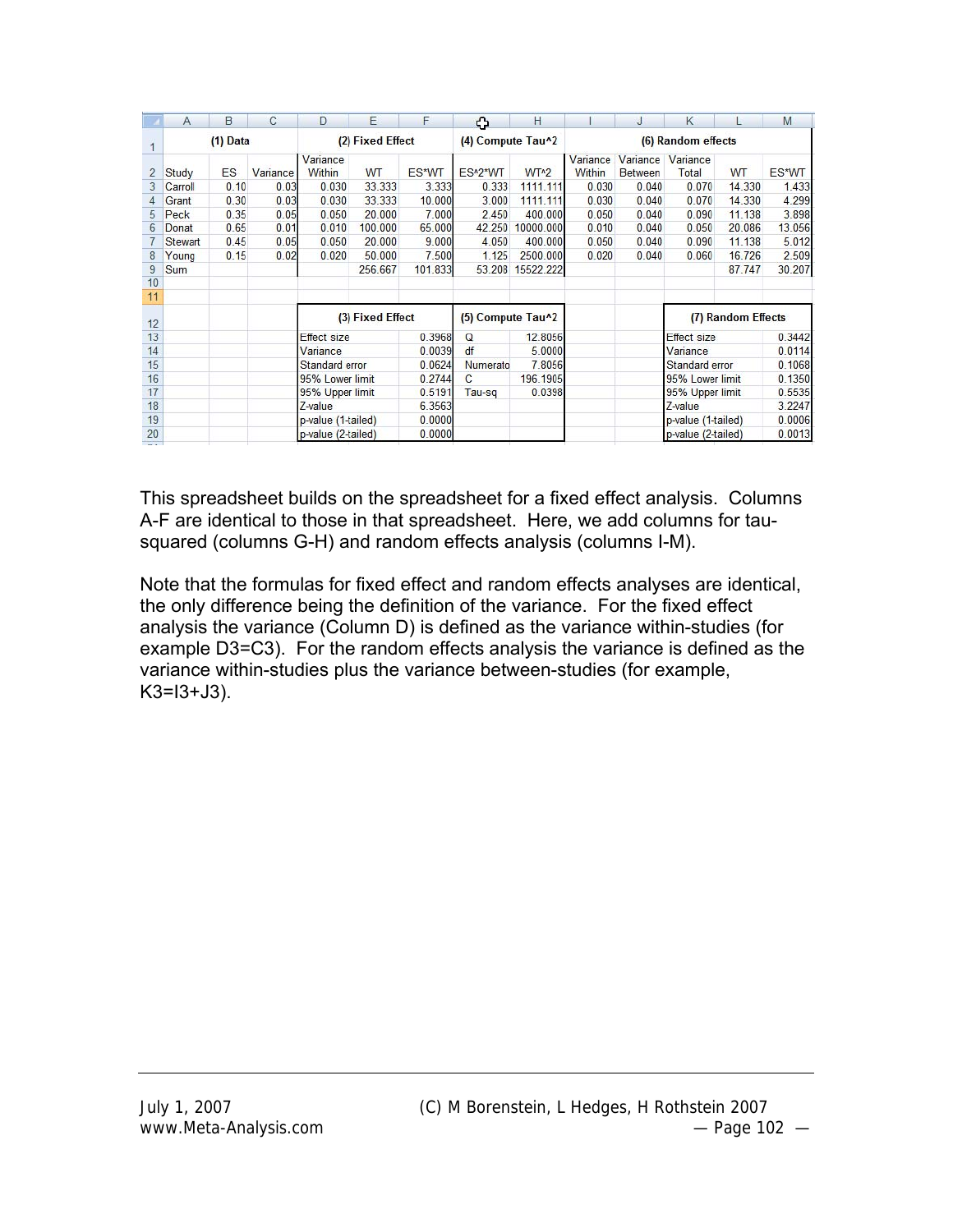| Column (Cell)                                                  | Label              | <b>Content</b>        | Excel Formula*                                                                      | See formula |  |  |  |  |
|----------------------------------------------------------------|--------------------|-----------------------|-------------------------------------------------------------------------------------|-------------|--|--|--|--|
| (Section 1) Effect size and weights for each study             |                    |                       |                                                                                     |             |  |  |  |  |
| Α                                                              | Study name         |                       | Entered                                                                             |             |  |  |  |  |
| B                                                              | <b>Effect size</b> |                       | Entered                                                                             |             |  |  |  |  |
| $\overline{\text{c}}$<br>Variance                              |                    |                       | Entered                                                                             |             |  |  |  |  |
|                                                                |                    |                       | (Section 2) Compute fixed effect WT and WT*ES for each study                        |             |  |  |  |  |
| D                                                              |                    | Variance within study | $=$ \$C3                                                                            |             |  |  |  |  |
| Ε                                                              | Weight             |                       | $=1/D3$                                                                             | (2.3)       |  |  |  |  |
| F                                                              | ES*WT              |                       | $= $B3*E3$                                                                          |             |  |  |  |  |
| <b>Sum the columns</b>                                         |                    |                       |                                                                                     |             |  |  |  |  |
| E <sub>9</sub>                                                 | Sum of WT          |                       | $=SUM(E3:E8)$                                                                       |             |  |  |  |  |
| F <sub>9</sub>                                                 | Sum of WT*ES       |                       | $\overline{=}SUM(F3:F8)$                                                            |             |  |  |  |  |
|                                                                |                    |                       | (Section 3) Compute combined effect and related statistics for fixed effect model   |             |  |  |  |  |
| F <sub>13</sub>                                                | <b>Effect size</b> |                       | $=$ F9/E9                                                                           | (2.4)       |  |  |  |  |
| F14                                                            | Variance           |                       | $=1/E9$                                                                             | (2.5)       |  |  |  |  |
| F15                                                            | Standard error     |                       | $=SQRT$ (F14)                                                                       | (2.6)       |  |  |  |  |
| F16                                                            | 95% lower limit    |                       | =F13-1.96*F15                                                                       | (2.7)       |  |  |  |  |
| F17                                                            | 95% upper limit    |                       | $=$ F13+1.96*F15                                                                    | (2.8)       |  |  |  |  |
| F18                                                            | Z-value            |                       | $=$ F13/F15                                                                         | (2.9)       |  |  |  |  |
| F19                                                            | p-value (1-tailed) |                       | =(1-(NORMDIST(ABS(F18),0,1,TRUE)))                                                  | (2.10)      |  |  |  |  |
| F20                                                            | p-value (2-tailed) |                       | $=(1-(NORMDIST(ABS(F18),0,1,TRUE)))$ *2                                             | (2.11)      |  |  |  |  |
|                                                                |                    |                       | (Section 4) Compute values needed for Tau-squared                                   |             |  |  |  |  |
| G <sub>3</sub>                                                 | ES^2*WT            |                       | $= B3^2E^*E3$                                                                       |             |  |  |  |  |
| H <sub>3</sub>                                                 | WT^2               |                       | $=$ E3^2                                                                            |             |  |  |  |  |
| <b>Sum the columns</b>                                         |                    |                       |                                                                                     |             |  |  |  |  |
| G <sub>9</sub>                                                 | Sum of ES^2*WT     |                       | $=$ SUM(G3:G8)                                                                      |             |  |  |  |  |
| H <sub>9</sub>                                                 | Sum of WT^2        |                       | $=SUM(H3:H8)$                                                                       |             |  |  |  |  |
| (Section 5) Compute Tau-squared                                |                    |                       |                                                                                     |             |  |  |  |  |
| H13                                                            | Q                  |                       | $=$ G9-F9^2/E9                                                                      | (3.3)       |  |  |  |  |
| H <sub>14</sub>                                                | Df                 |                       | $=$ COUNT(B3:B8)-1                                                                  | (3.4)       |  |  |  |  |
| H15                                                            | Numerator          |                       | $= MAX(H13-H14,0)$                                                                  |             |  |  |  |  |
| H16                                                            | Ċ                  |                       | $=$ E9-H9/E9                                                                        | (3.6)       |  |  |  |  |
| H <sub>17</sub>                                                | Tau-sq             |                       | $=$ H15/H16                                                                         | (3.5)       |  |  |  |  |
| (Section 6) Compute random effects WT and WT*ES for each study |                    |                       |                                                                                     |             |  |  |  |  |
| 13                                                             | Variance within    |                       | $= $C3$                                                                             |             |  |  |  |  |
| $\overline{J3}$                                                | Variance between   |                       | $= $H$17$                                                                           |             |  |  |  |  |
| K <sub>3</sub>                                                 | Variance total     |                       | $=13+J3$                                                                            |             |  |  |  |  |
| L3                                                             | WT                 |                       | $=1/K3$                                                                             | (3.7)       |  |  |  |  |
| M <sub>3</sub>                                                 | ES*WT              |                       | $= $B3*L3$                                                                          |             |  |  |  |  |
| <b>Sum the columns</b>                                         |                    |                       |                                                                                     |             |  |  |  |  |
| L9                                                             | Sum of WT          |                       | $=$ SUM(L3:L8)                                                                      |             |  |  |  |  |
| M9                                                             | Sum of ES*WT       |                       | $=$ SUM(M3:M8)                                                                      |             |  |  |  |  |
|                                                                |                    |                       | (Section 7) Compute combined effect and related statistics for random effects model |             |  |  |  |  |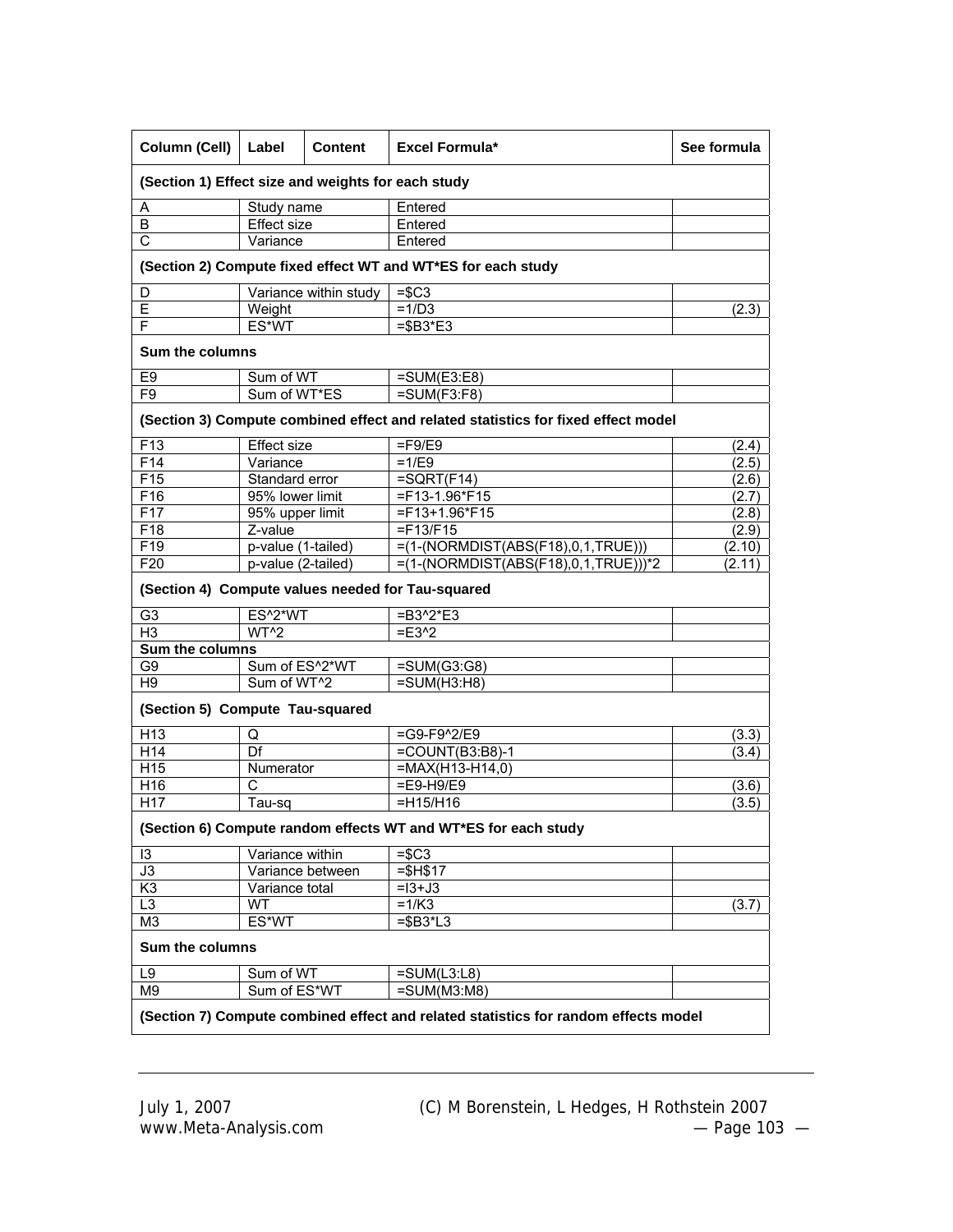| M <sub>13</sub> | Effect size        | $=M9/L9$                                | (3.8)  |
|-----------------|--------------------|-----------------------------------------|--------|
| M14             | Variance           | $=1/1.9$                                | (3.9)  |
| M <sub>15</sub> | Standard error     | $=$ SQRT(M14)                           | (3.10) |
| M16             | 95% lower limit    | $=M13-1.96*M15$                         | (3.11) |
| M17             | 95% upper limit    | $=M13+1.96*M15$                         | (3.12) |
| M18             | Z-value            | $=M13/M15$                              | (3.13) |
| M19             | p-value (1-tailed) | $=(1-(NORMDIST(ABS(M18),0,1,TRUE)))$    | (3.14) |
| M20             | p-value (2-tailed) | $=(1-(NORMDIST(ABS(M18),0,1,TRUE)))$ *2 | (3.15) |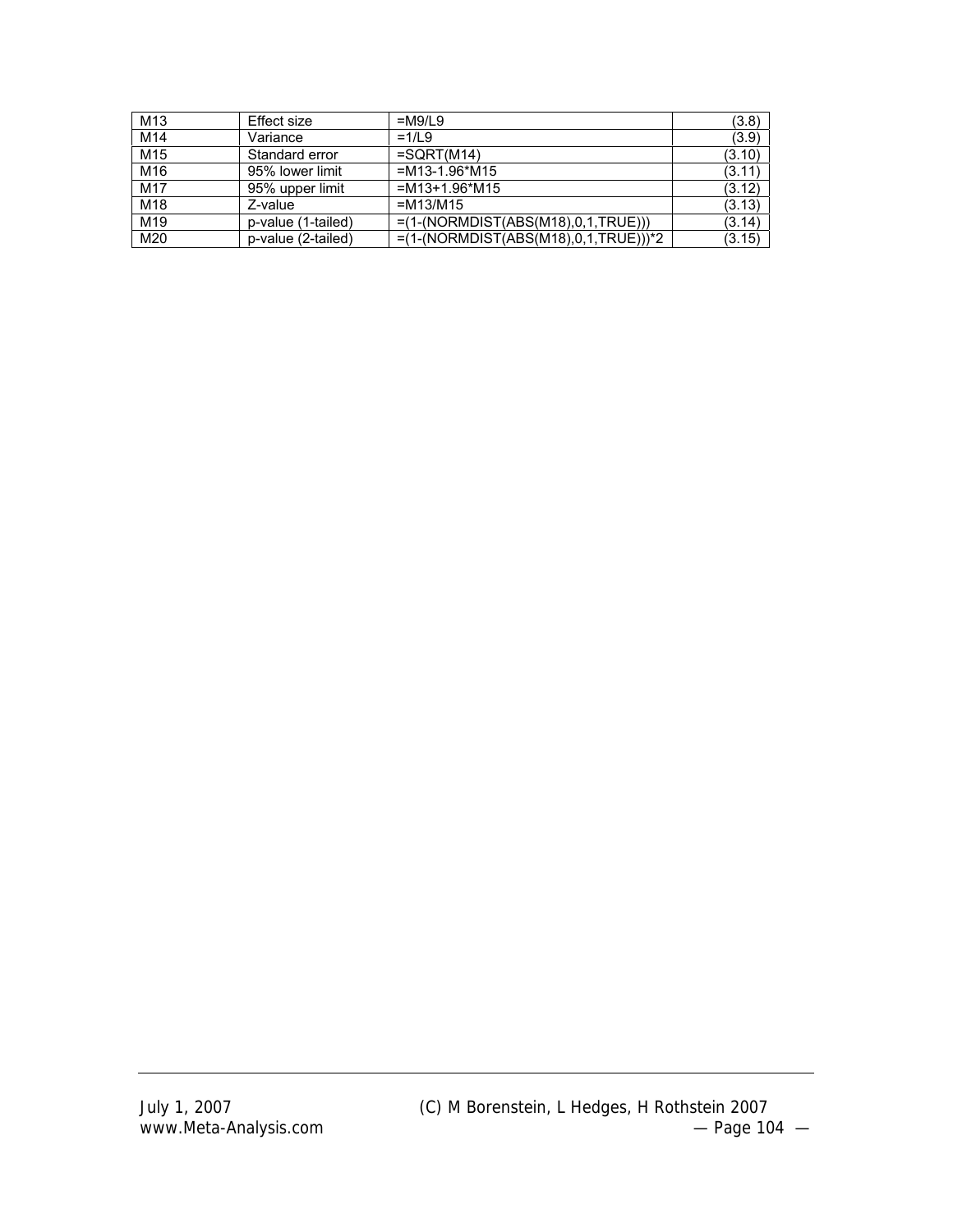# *Fixed effect vs. random effects models*

In the previous two chapters we outlined the two basic approaches to metaanalysis – the Fixed effect model and the Random effects model. This chapter will discuss the differences between the two.

### **The concept**

The fixed effect and random effects models represent two conceptually different approaches.

#### Fixed effect

The fixed effect model assumes that all studies in the meta-analysis are drawn from a common population. Put another way, all factors which could influence the effect size are the same in all the study populations, and therefore the effect size is the same in all the study populations. It follows that the observed effect size varies from one study to the next only because of the random error inherent in each study.

#### Random effects

By contrast, the random effects model assumes that the studies were drawn from populations that differ from each other in ways that could impact on the treatment effect. For example, the intensity of the intervention or the age of the subjects may have varied from one study to the next. It follows that the effect size will vary from one study to the next for two reasons. The first is random error within studies, as in the fixed effect model. The second is true variation in effect size from one study to the next.

# **Definition of a combined effect**

The meaning of the "combined effect" is different for fixed effect vs. random effects analyses.

Fixed effect

Under the fixed effect model there is one true effect size. It follows that the combined effect is our estimate of this value.

Random effects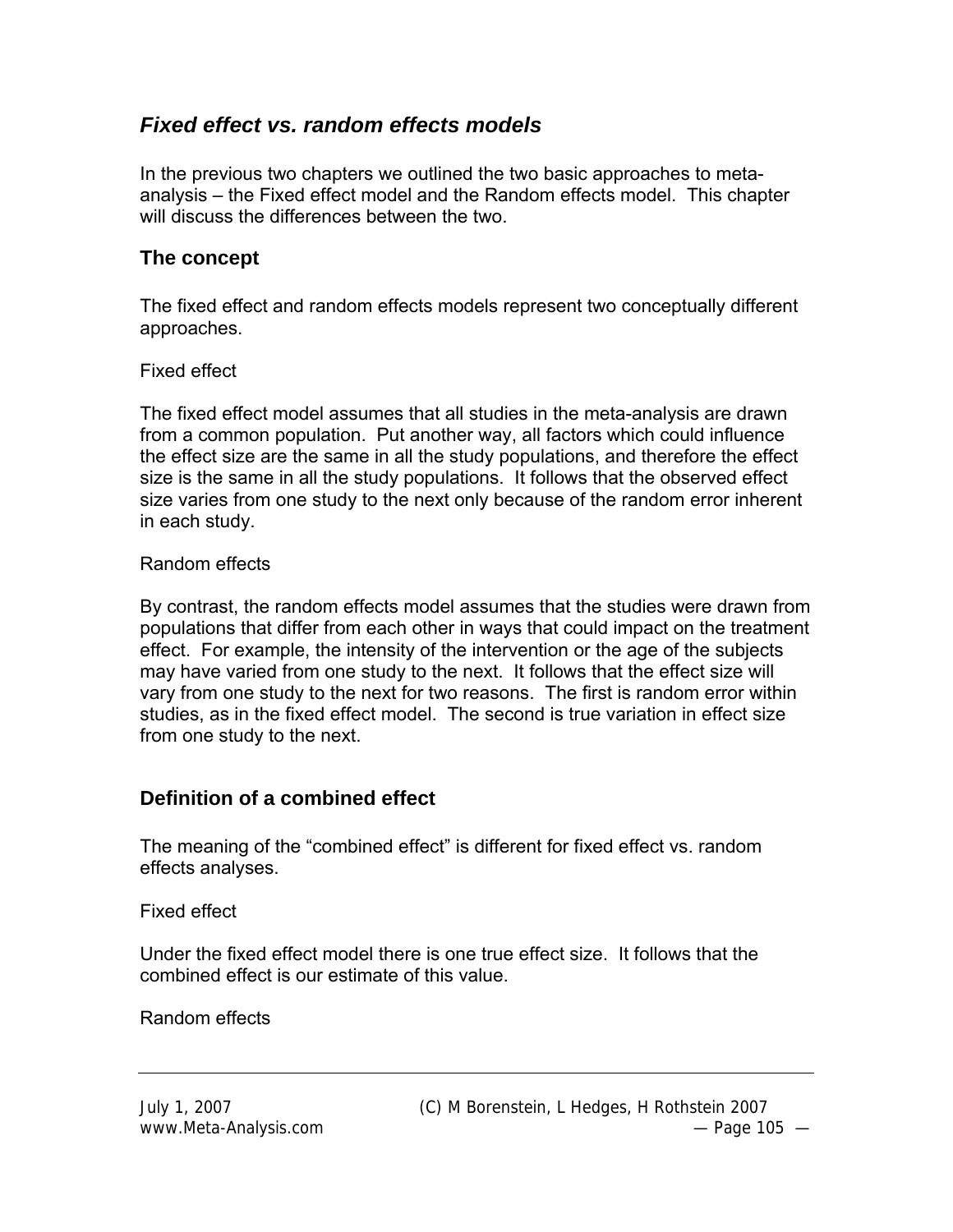Under the random effects model there is not one true effect size, but a distribution of effect sizes. It follows that the combined estimate is not an estimate of one value, but rather is meant to be the average of a distribution of values.

# **Computing the combined effect**

These differences in the definition of the combined effect lead to differences in the way the combined effect is computed.

### Fixed effect

Under the fixed effect model we assume that the true effect size for all studies is identical, and the only reason the effect size varies between studies is random error. Therefore, when assigning weights to the different studies we can largely ignore the information in the smaller studies since we have better information about the same effect size in the larger studies.

#### Random effects

By contrast, under the random effects model the goal is not to estimate one true effect, but to estimate the mean of a distribution of effects. Since each study provides information about an effect size in a different population, we want to be sure that all the populations captured by the various studies are represented in the combined estimate.

This means that we cannot discount a small study by giving it a very small weight (the way we would in a fixed effect analysis). The estimate provided by that study may be imprecise, but it is information about a population that no other study has captured. By the same logic we cannot give too much weight to a very large study (the way we might in a fixed effect analysis). Our goal is to estimate the effects in a range of populations, and we do not want that overall estimate to be overly influenced by any one population.

# **Extreme effect size in large study**

How will the selection of a model influence the overall effect size? Consider the case where there is an extreme effect in a large study. Here, we have five small studies (Studies A-E, with 100 subjects per study) and one large study (Study F, with 1000 subjects). The confidence interval for each of the studies A-E is wide, reflecting relatively poor precision, while the confidence interval for Study F is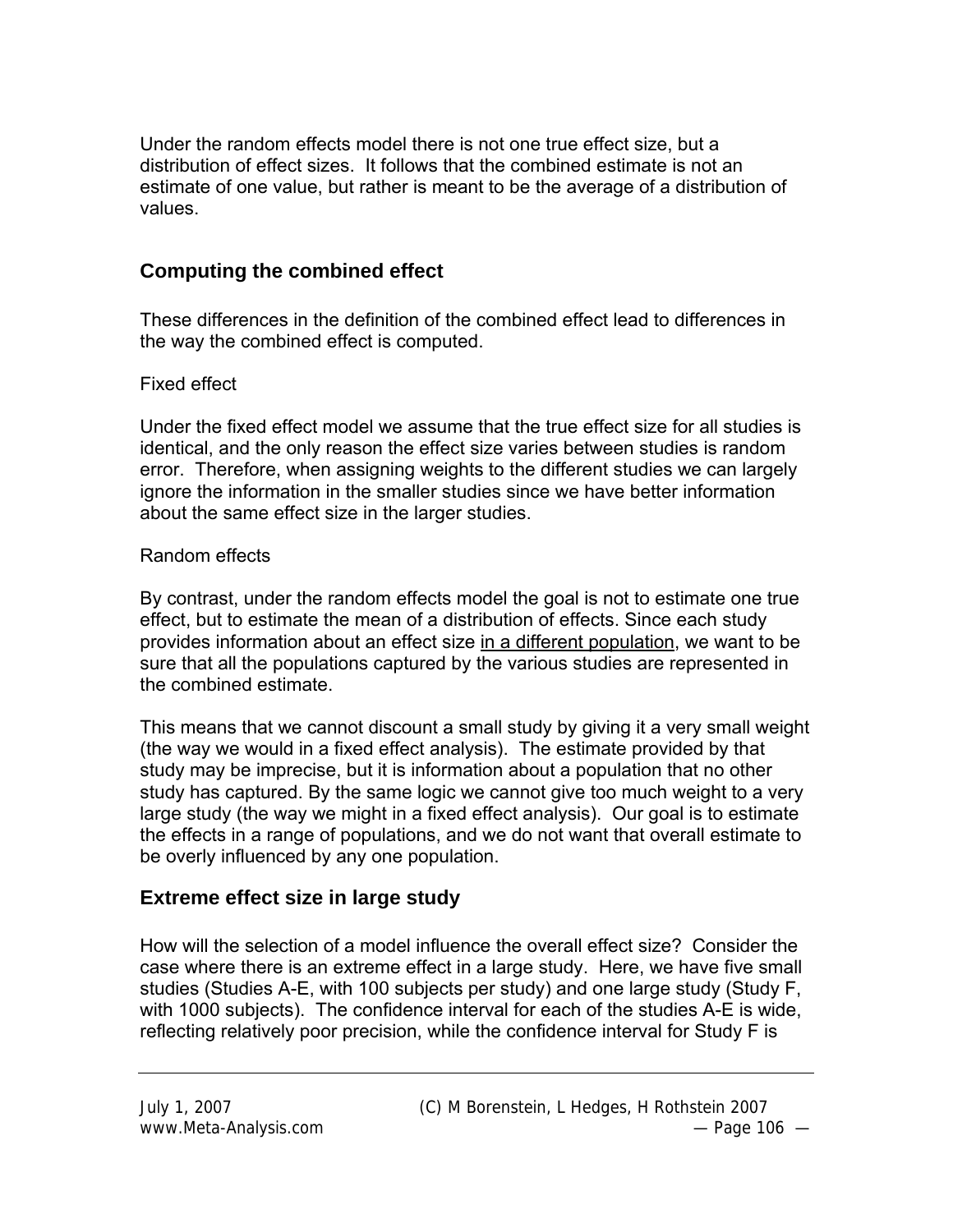narrow, indicating greater precision. In this example the small studies all have relatively large effects (in the range of 0.40 to 0.80) while the large study has a relatively small effect (0.20).

### Fixed effect

Under the fixed effect model these studies are all estimating the same effect size, and the large study (F) provides a more precise estimate of this effect size. Therefore, this study is assigned 68% of the weight in the combined effect, with each of the remaining studies being assigned about 6% of the weight (see the column labeled "Relative weight" under fixed effects.



Because Study F is assigned so much of the weight it "pulls" the combined estimate toward itself. Study F had a smaller effect than the other studies and so it pulls the combined estimate toward the left. On the graph, note the point estimate for the large study (Study F, with d=.2), and how it has "pulled" the fixed effect estimate down to 0.34 (see the shaded row marked "Fixed" at the bottom of the plot).

# Random effects

By contrast, under the random effects model these studies are drawn from a range of populations in which the effect size varies and our goal is to summarize this range of effects. Each study is estimating an effect size for its unique population, and so each must be given appropriate weight in the analysis. Now, Study F is assigned only 23% of the weight (rather than 68%), and each of the small studies is given about 15% of the weight (rather than 6%) (see the column labeled "Relative weights" under random effects.

What happens to our estimate of the combined effect when we weight the studies this way? The overall effect is still being pulled by the large study, but not as much as before. In the plot, the bottom two lines reflect the fixed effect and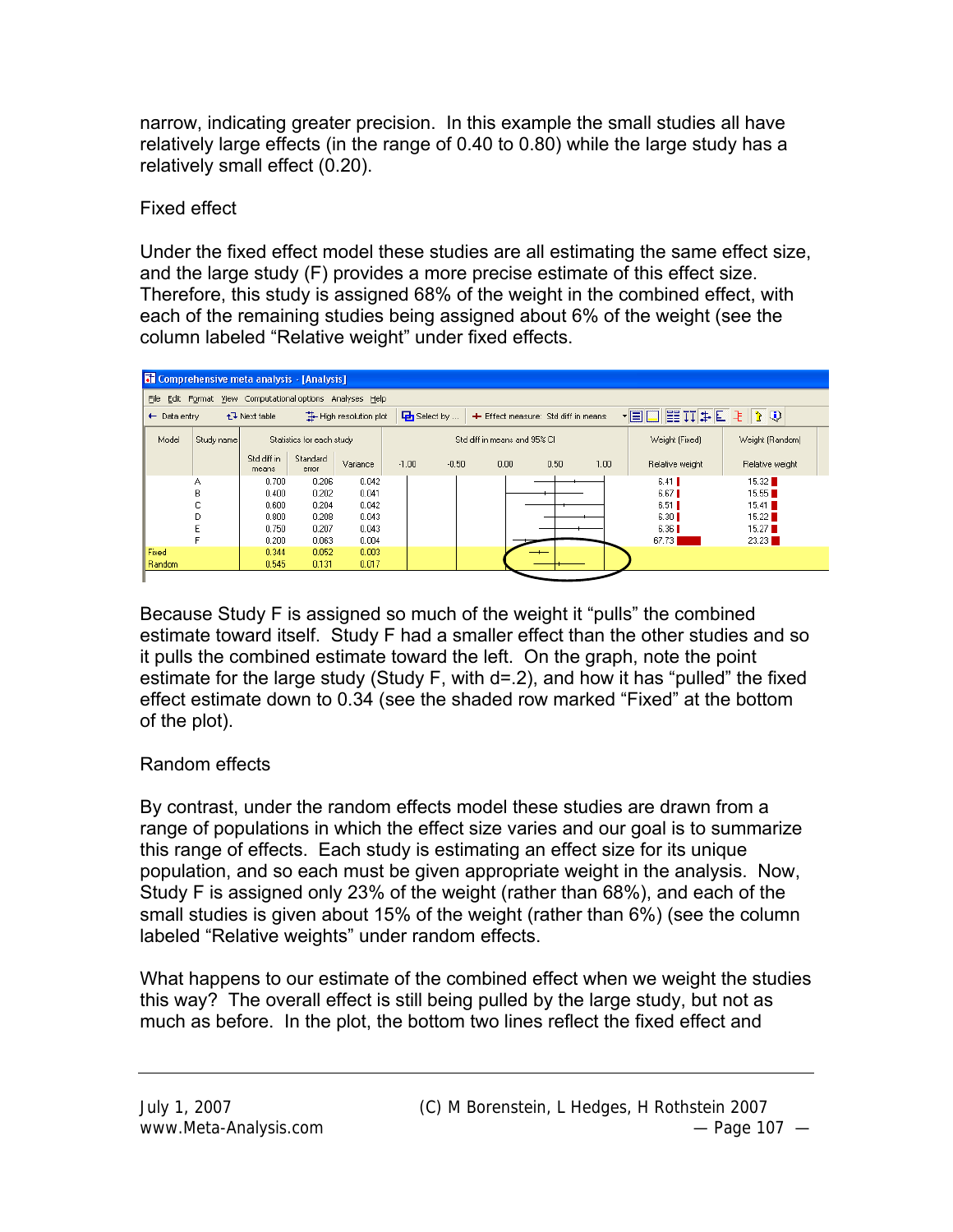random effect estimates, respectively. Compare the point estimate for "Random" (the last line) with the one for "Fixed" just above it. The overall effect is now 0.55 (which is much closer to the range of the small studies) rather than 0.34 (as it was for the fixed effect model). The impact of the large study is now less pronounced.

### **Extreme effect size in small study**

Now, let's consider the reverse situation: The effect sizes for each study is the same as in the prior example, but this time the first 5 studies are large while the sixth study is small. Concretely, we have five large studies (A-E, with 1000 subjects per study) and one small study (F, with 100 subjects). On the graphic, the confidence intervals for studies A-E are each relatively narrow, indicating high precision, while that for Study F is relatively wide, indicating less precision. The large studies all have relatively large effects (in the range of 0.40 to 0.80) while the small study has a relatively small effect (0.20).

#### Fixed effect

Under the fixed effect model the large studies (A-E) are each given is given about 20% of the weight, while the small study (F) is given only about 2% of the weight (see column labeled "Relative weights" under Fixed effect). This follows from the logic of the fixed effect model. The larger studies provide a good estimate of the common effect, and the small study offers a less reliable estimate of that same effect, so it is assigned a small (in this case trivial) weight. With only 2% of the weight Study F has little impact on the combined value, which is computed as 0.64.

|                                                                                                                                                                  | <b>T</b> Comprehensive meta analysis - [Analysis] |                      |                   |          |         |         |      |      |      |                 |                 |
|------------------------------------------------------------------------------------------------------------------------------------------------------------------|---------------------------------------------------|----------------------|-------------------|----------|---------|---------|------|------|------|-----------------|-----------------|
| File Edit Format View Computational options Analyses Help                                                                                                        |                                                   |                      |                   |          |         |         |      |      |      |                 |                 |
| $\cdot$ B D H T + E + $\mid$ + $\mid$<br>Han Select by<br>High resolution plot<br>+ Effect measure: Std diff in means<br>t Next table<br>$\leftarrow$ Data entry |                                                   |                      |                   |          |         |         |      |      |      |                 |                 |
| Model<br>Statistics for each study<br>Weight (Fixed)<br>Study name<br>Weight (Random)<br>Std diff in means and 95% CI                                            |                                                   |                      |                   |          |         |         |      |      |      |                 |                 |
|                                                                                                                                                                  |                                                   | Std diff in<br>means | Standard<br>error | Variance | $-1.00$ | $-0.50$ | 0.00 | 0.50 | 1.00 | Relative weight | Relative weight |
|                                                                                                                                                                  | А                                                 | 0.700                | 0.065             | 0.004    |         |         |      |      |      | 19.47           | 18.35           |
|                                                                                                                                                                  | В                                                 | 0.400                | 0.064             | 0.004    |         |         |      |      |      | 20.26           | 18.46           |
|                                                                                                                                                                  | С                                                 | 0.600                | 0.065             | 0.004    |         |         |      |      |      | 19.77           | 18.40           |
|                                                                                                                                                                  | D                                                 | 0.800                | 0.066             | 0.004    |         |         |      |      |      | 19.13           | 18.31           |
|                                                                                                                                                                  | E                                                 | 0.750                | 0.065             | 0.004    |         |         |      |      |      | 19.31           | 18.33           |
|                                                                                                                                                                  | F                                                 | 0.200                | 0.200             | 0.040    |         |         |      |      |      | 2.06            | 8.15            |
| Fixed                                                                                                                                                            |                                                   | 0.638                | 0.029             | 0.001    |         |         |      |      |      |                 |                 |
| <b>Random</b>                                                                                                                                                    |                                                   | 0.613                | 0.073             | 0.005    |         |         |      |      |      |                 |                 |
|                                                                                                                                                                  |                                                   |                      |                   |          |         |         |      |      |      |                 |                 |
|                                                                                                                                                                  |                                                   |                      |                   |          |         |         |      |      |      |                 |                 |
|                                                                                                                                                                  |                                                   |                      |                   |          |         |         |      |      |      |                 |                 |
|                                                                                                                                                                  |                                                   |                      |                   |          |         |         |      |      |      |                 |                 |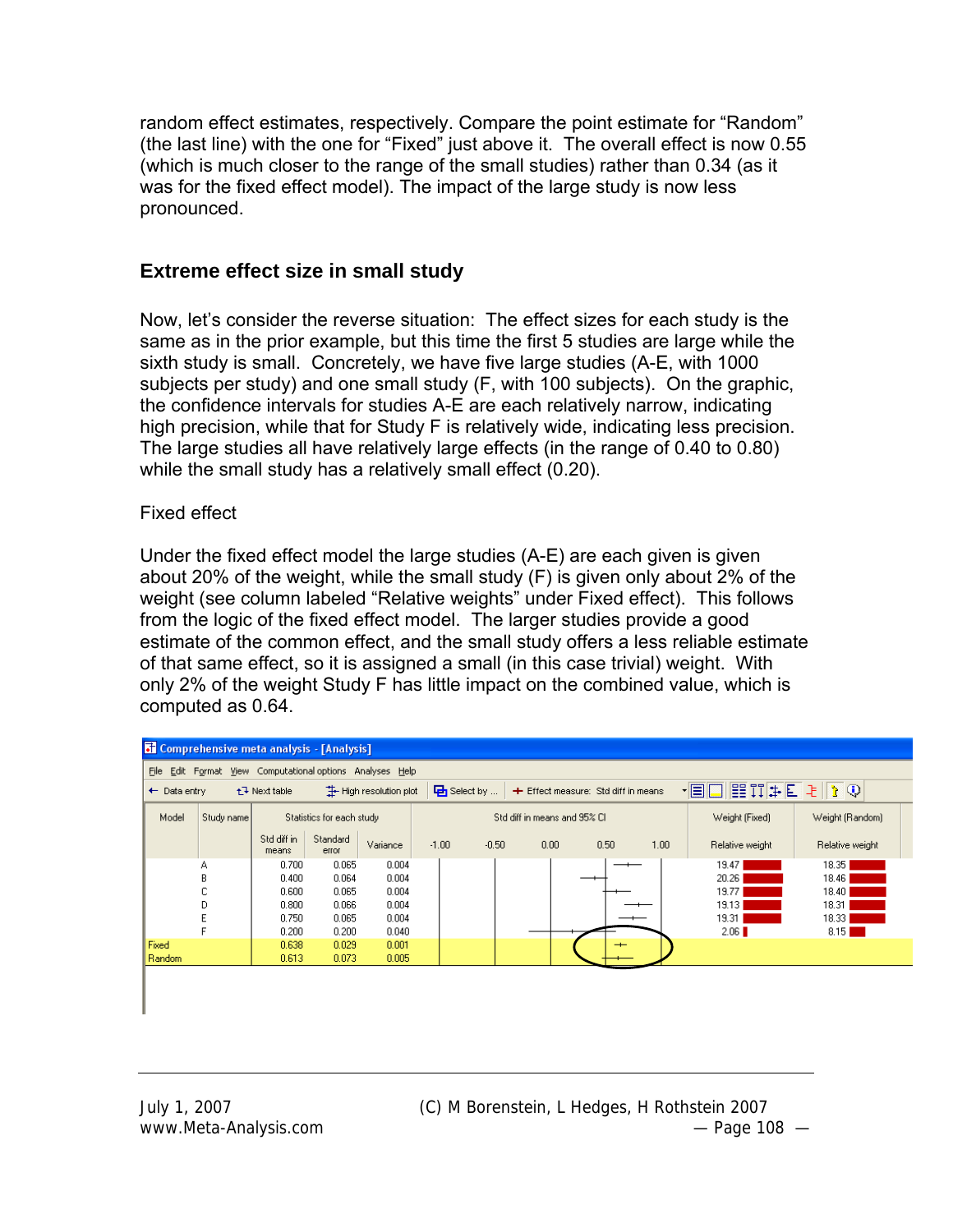#### Random effects

By contrast, under the random effects model each study is estimating an effect size for its unique population, and so each must be given appropriate weight in the analysis. As shown in the column "Relative weights" under random effects each of the large studies (A-E) is now given about 18% of the weight (rather than 20%) while the small study (F) receives 8% of the weight (rather than 2%).

What happens to our estimate of the combined effect when we weight the studies this way? Where the small study has almost no impact under the fixed effect model, it now has a substantially larger impact effect. Concretely, it gets 8% of the weight, which is nearly half the weight assigned to any of the larger studies (18%).

The small study therefore has more of an impact now than it did under the fixed effect model. Where it was assigned only 2% of the weight before, it is now assigned 8% of the weight. This is 50% of the weight assigned to studies A-E, and as such is no longer a trivial amount. Compare the two lines labeled "Fixed" and "Random" at the bottom of the plot. The overall effect is now 0.61, which is .03 points closer to study F than it had been under the fixed effect model (0.64).

#### Summary

The operating premise, as illustrated in these examples, is that the relative weights assigned under random effects will be more balanced than those assigned under fixed effects. As we move from fixed effect to random effects, extreme studies will lose influence if they are large, and will gain influence if they are small.

In these two examples we included a single study with an extreme size and an extreme effect, to highlight the difference between the two weighting schemes. In most analyses, of course, there will be a range of sample sizes within studies and the larger (or smaller) studies could fall anywhere in this range. Nevertheless, the same principle will hold.

#### **Confidence interval width**

Above, we considered the impact of the model (fixed vs. random effects) on the combined effect size. Now, let's consider the impact on the width of the confidence interval.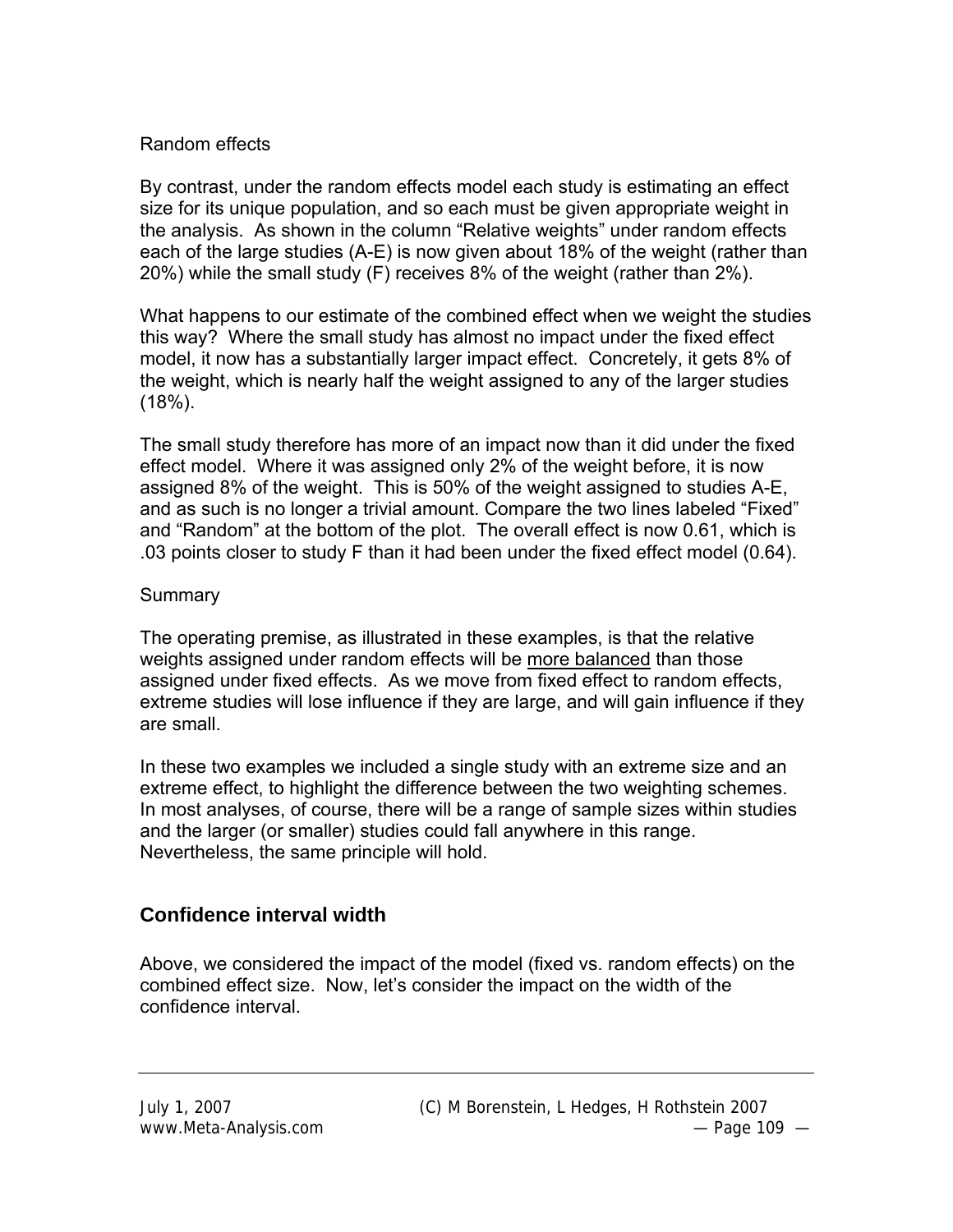Recall that the fixed effect model defines "variance" as the variance within a study, while the random effects model defines it as variance within a study plus variance between studies. To understand how this difference will affect the width of the confidence interval, let's consider what would happen if all studies in the meta-analysis were of infinite size, which means that the within-study error is effectively zero.

# Fixed effect

Since we've started with the assumption that all variation is due to random error, and this error has now been removed, it follows that

- The observed effects would all be identical.
- The combined effect would be exactly the same as each of the individual studies.
- The width of the confidence interval for the combined effect would approach zero.

All of these points can be seen in the figure. In particular, note that the diamond representing the combined effect, has a width of zero, since the width of the confidence interval is zero.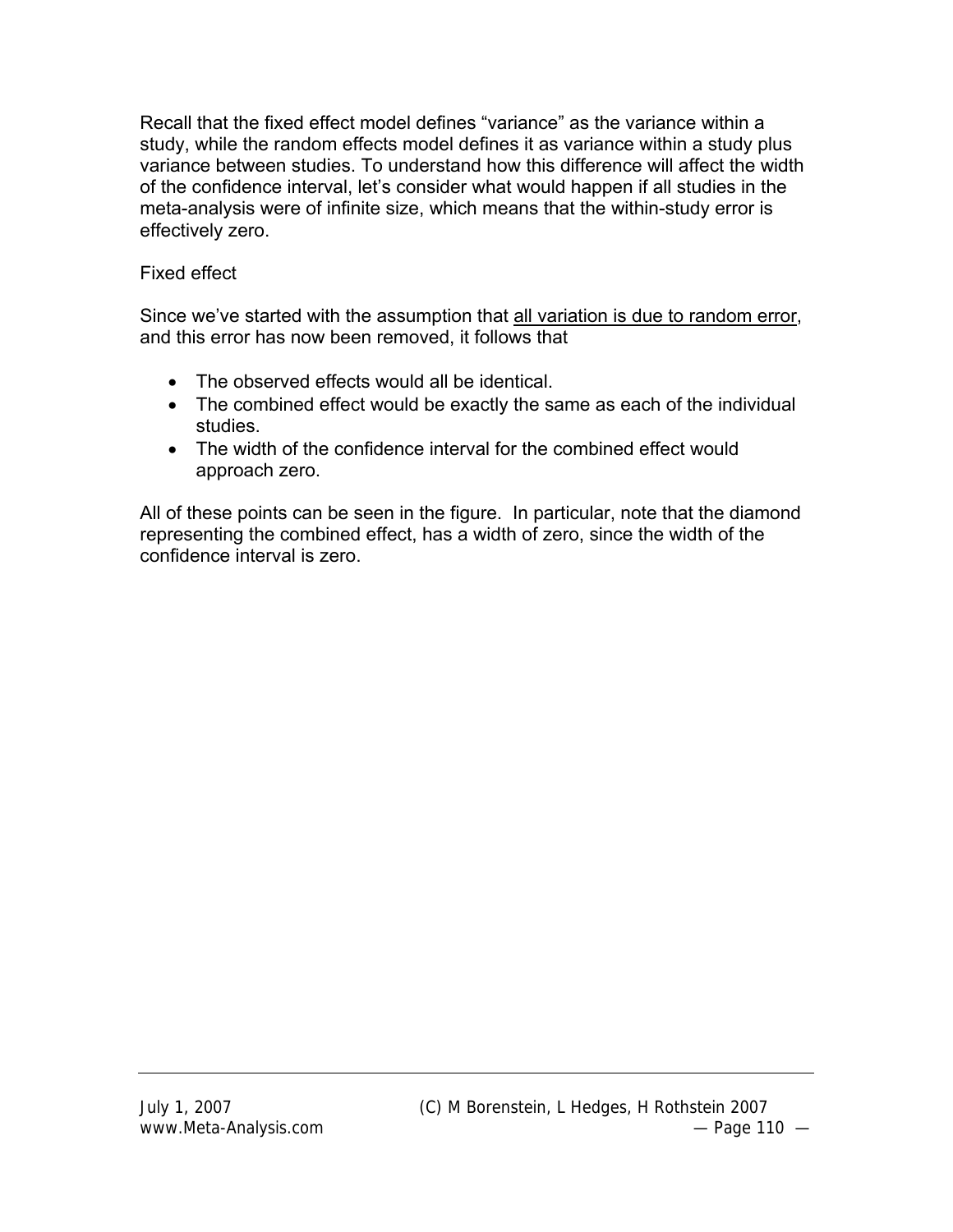

# **Fixed effect model with huge N**

**Meta Analysis**

Generally, we are concerned with the precision of the combined effect rather than the precision of the individual studies. For this purpose it doesn't matter whether the sample is concentrated in one study or dispersed among many studies. In either case, as the total N approaches infinity the errors will cancel out and the standard error will approach zero.

#### Random effects

Under the random effects model the effect size for each study would still be known precisely. However, the effects would not line up in a row since the true treatment effect is assumed to vary from one study to the next. It follows that –

- The within-study error would approach zero, and the confidence interval for each study would approach zero.
- Since the studies are all drawn from different populations, even though the effects are now being estimated without error, the observed effects would not be identical to each other.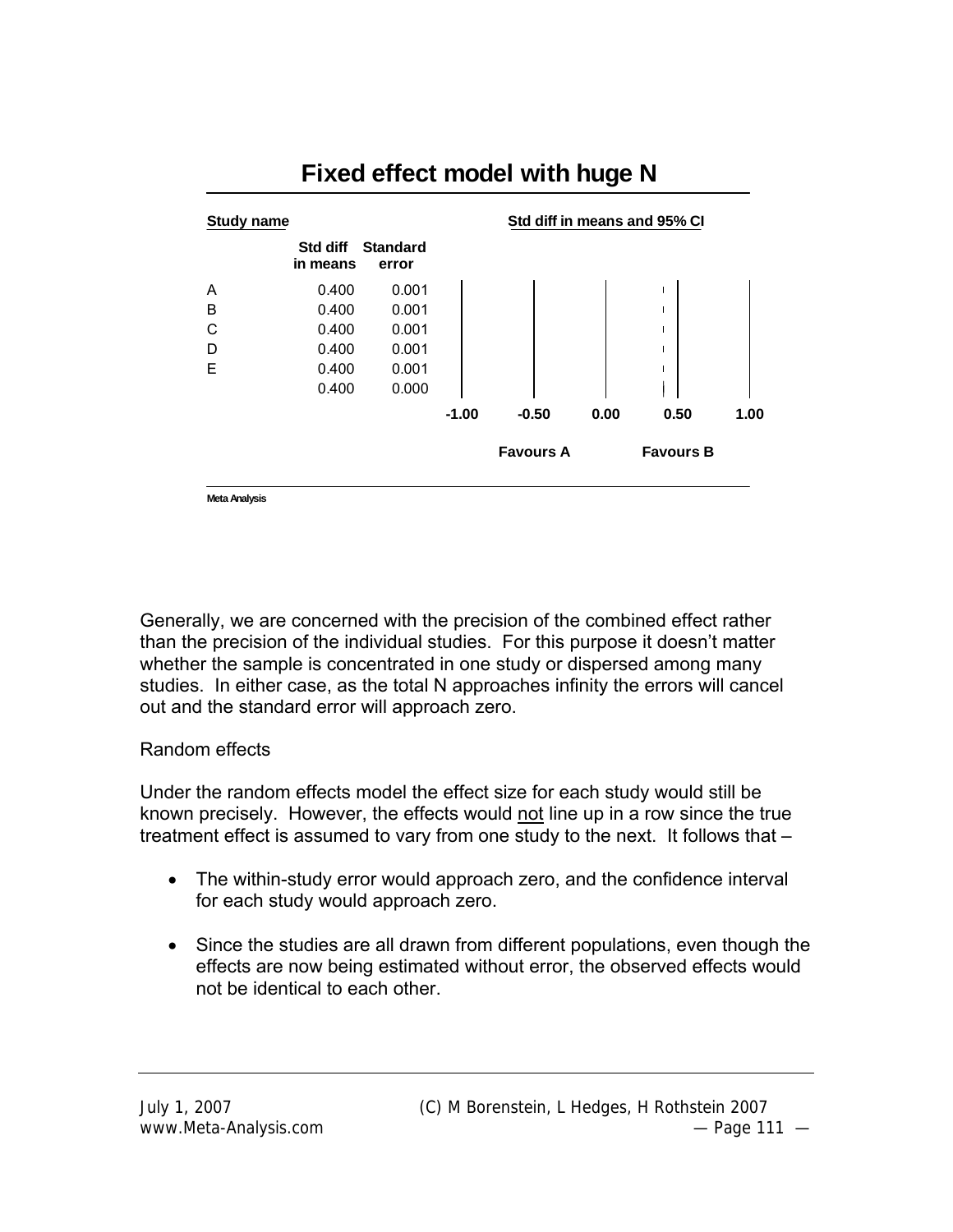• The width of the confidence interval for the combined effect would not approach zero unless the number of studies approached infinitity.

Generally, we are concerned with the precision of the combined effect rather than the precision of the individual studies. Unlike the situation for the fixed effect model, here it does matter whether the sample is concentrated in one study or dispersed among many studies. We need an infinite N within each study for the standard error of that study to approach zero. Additionally, we need an infinite number of studies for the standard error in estimating  $\mu$  from  $\theta_i$  to approach zero. In our example we know the value of the five effects precisely, but these are only a random sample of all possible effects, and so there is substantial error in our estimate of the combined effect.

Note. While the distribution of the  $\theta_i$  about  $\mu$  represents a real distribution of effect sizes we refer to this as error, since it introduces error into our estimate of the combined effect. If the studies that we do observe tend to cluster closely together and/or our meta-analysis includes large number of studies, this source of error will tend to be small. If the studies that we do observe show much dispersion and/or we have only a small sample of studies, then this source of error will tend to be large.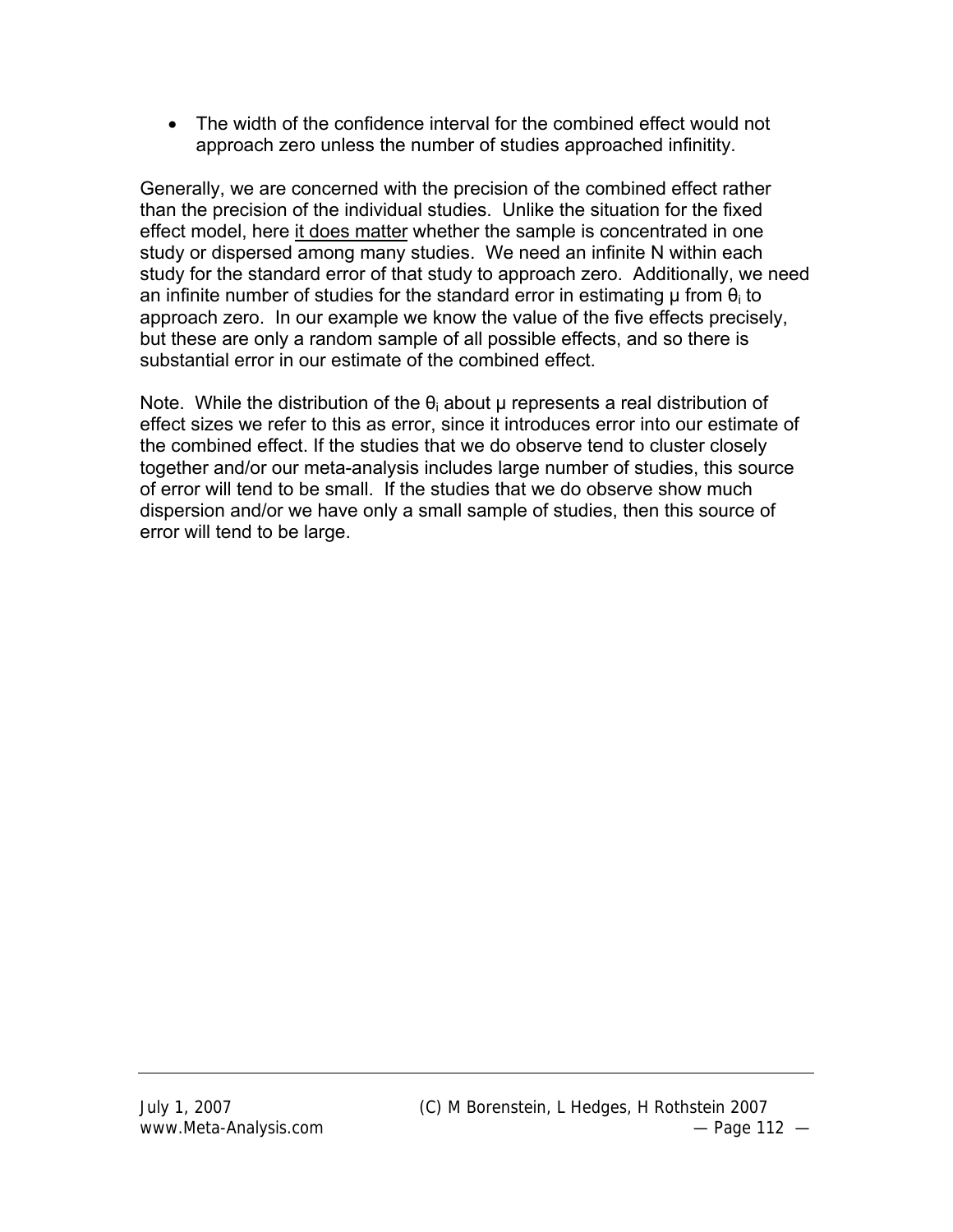

# **Random effects model with huge N**

**Meta Analysis**

#### **Summary**

Since the variation under random effects incorporates the same error as fixed effects plus an additional component, it cannot be less than the variation under fixed effect model. As long as the between-studies variation is non-zero, the variance, standard error, and confidence interval will always be larger under random effects.

The standard error of the combined effect in both models is inversely proportional to the number of studies. Therefore, in both models, the width of the confidence interval tends toward zero as the number of studies increases. In the case of the fixed effect model the standard error and the width of the confidence interval can tend toward zero even with a finite number of studies if any of the studies is sufficiently large. By contrast, for the random effects model, the confidence interval can tend toward zero only with an infinite number of studies (unless the between-study variation is zero).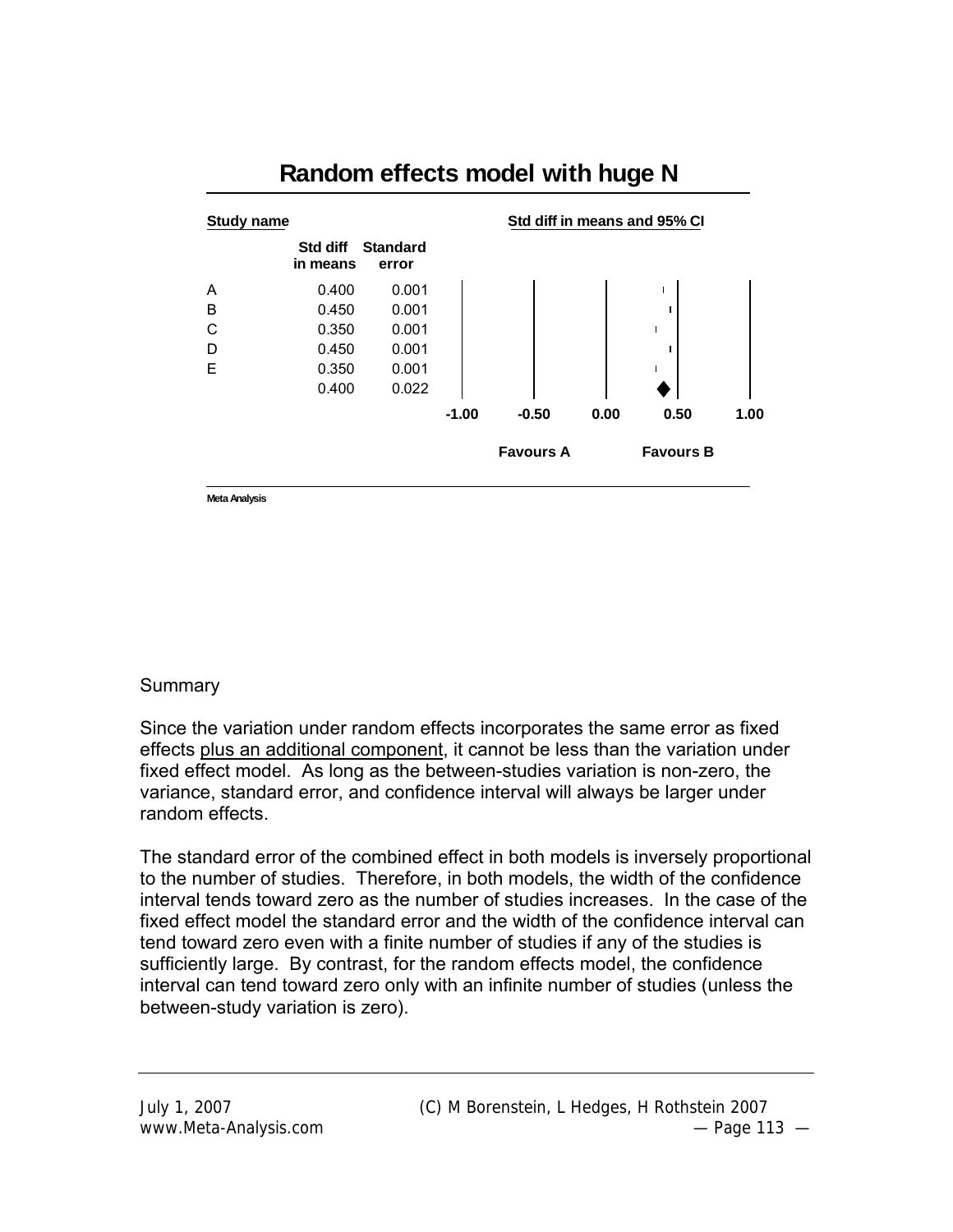# **Which model should we use?**

The selection of a computational model should be based on the nature of the studies and our goals.

#### Fixed effect

The fixed effect model makes sense if (a) there is reason to believe that all the studies are functionally identical, and (b) our goal is to compute the common effect size, which would then be generalized to other examples of this same population.

For example, assume that a drug company has run five studies to assess the effect of a drug. All studies recruited patients in the same way, used the same researchers, dose, and so on, so all are expected to have the identical effect (as though this were one large study, conducted with a series of cohorts). Also, the regulatory agency wants to see if the drug works in this one population. In this example, a fixed effect model makes sense.

#### Random effects

By contrast, when the researcher is accumulating data from a series of studies that had been performed by other people, it would be very unlikely that all the studies were functionally equivalent. Almost invariably, the subjects or interventions in these studies would have differed in ways that would have impacted on the results, and therefore we should not assume a common effect size.

Additionally, the goal of this analysis is usually to generalize to a range of populations. Therefore, if one did make the argument that all the studies used an identical, narrowly defined population, then it would not be possible to extrapolate from this population to others, and the utility of the analysis would be limited.

Therefore, the random effects model is more easily justified in most common cases.

#### **Note**

If the number of studies is very small, then it may be impossible to estimate the between-studies variance (tau-squared) with any precision. In this case, the fixed effect model may be the only viable option. Alternatively, one could do a sensitivity analysis by plugging in several values of tau-square.